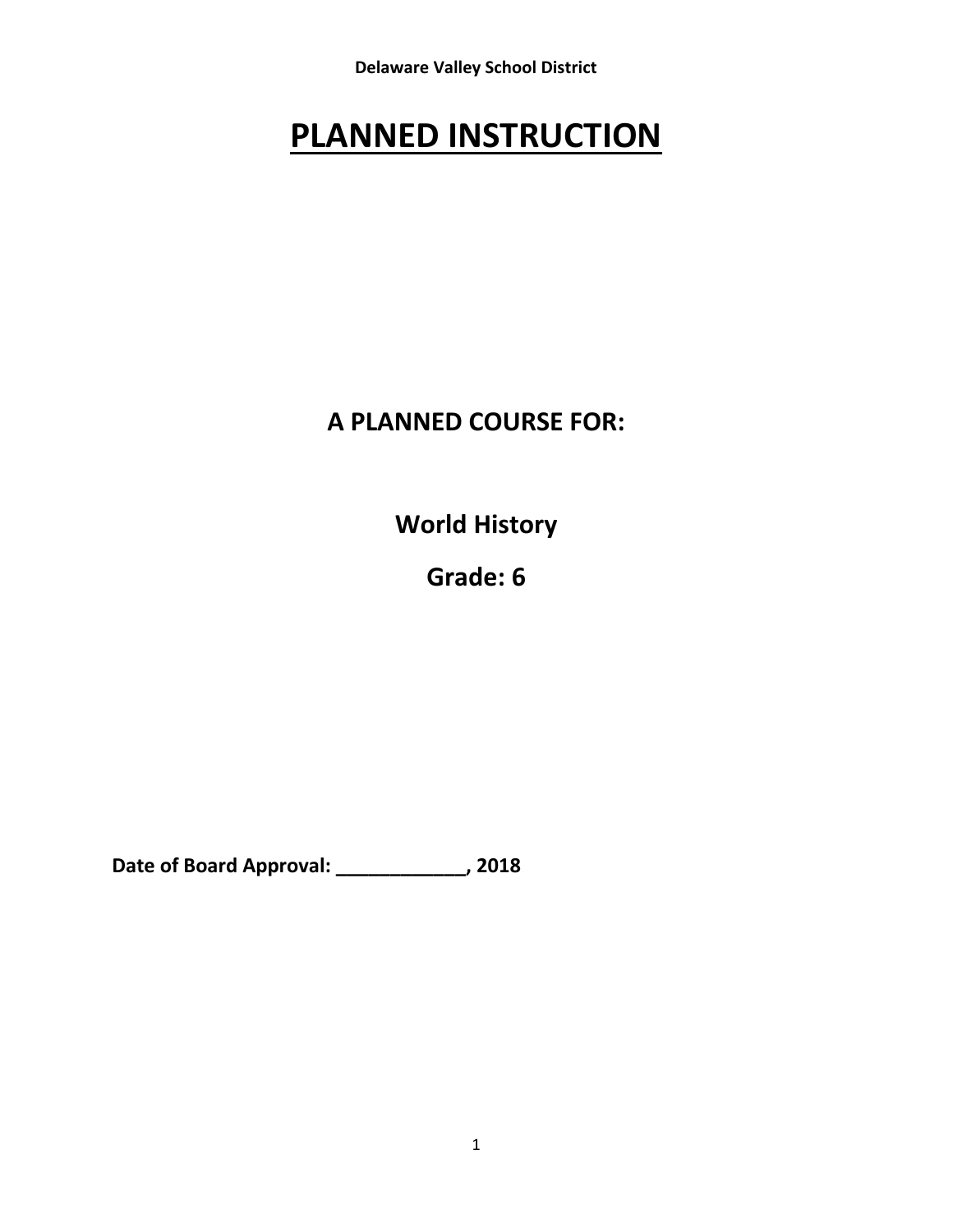## **Planned Instruction**

## **Title of Planned Instruction: World History**

## **Subject Area: Social Studies Grade Level: 6**

## **Course Description:**

World History covers the history of man from the beginnings of human society to European exploration and expansion. Throughout the course, students will be involved in learning about the common needs of humans and their diverse development. They will learn about the problems that groups have encountered and their attempts to solve those conflicts.

Students will focus on the path of development of early civilizations and the connection between groups. Stress will be placed on the recognition of how causes have effects and how these causes and effects of the past still affect the world today. The students will develop an awareness of the world's global community and will identify the relationship between their lives and their environment and the lives and environments of others throughout the regions of the world.

The course will focus on the five themes of geography and the effect of geography on the development of a region's economic, political, and social/cultural development.

Students with diverse learning styles will have the opportunity to use a variety of learning methods to attain mastery of the skills and concepts necessary for success. These methodologies include explicit interaction with text, collaboration with peers, guided inquiry, and direct instruction. Technology is integrated whenever appropriate to support and enhance learning.

## **Time/Credit for this Course: One Full Academic Year**

**Curriculum Writing Committee: David Koretz, Lisa Addio**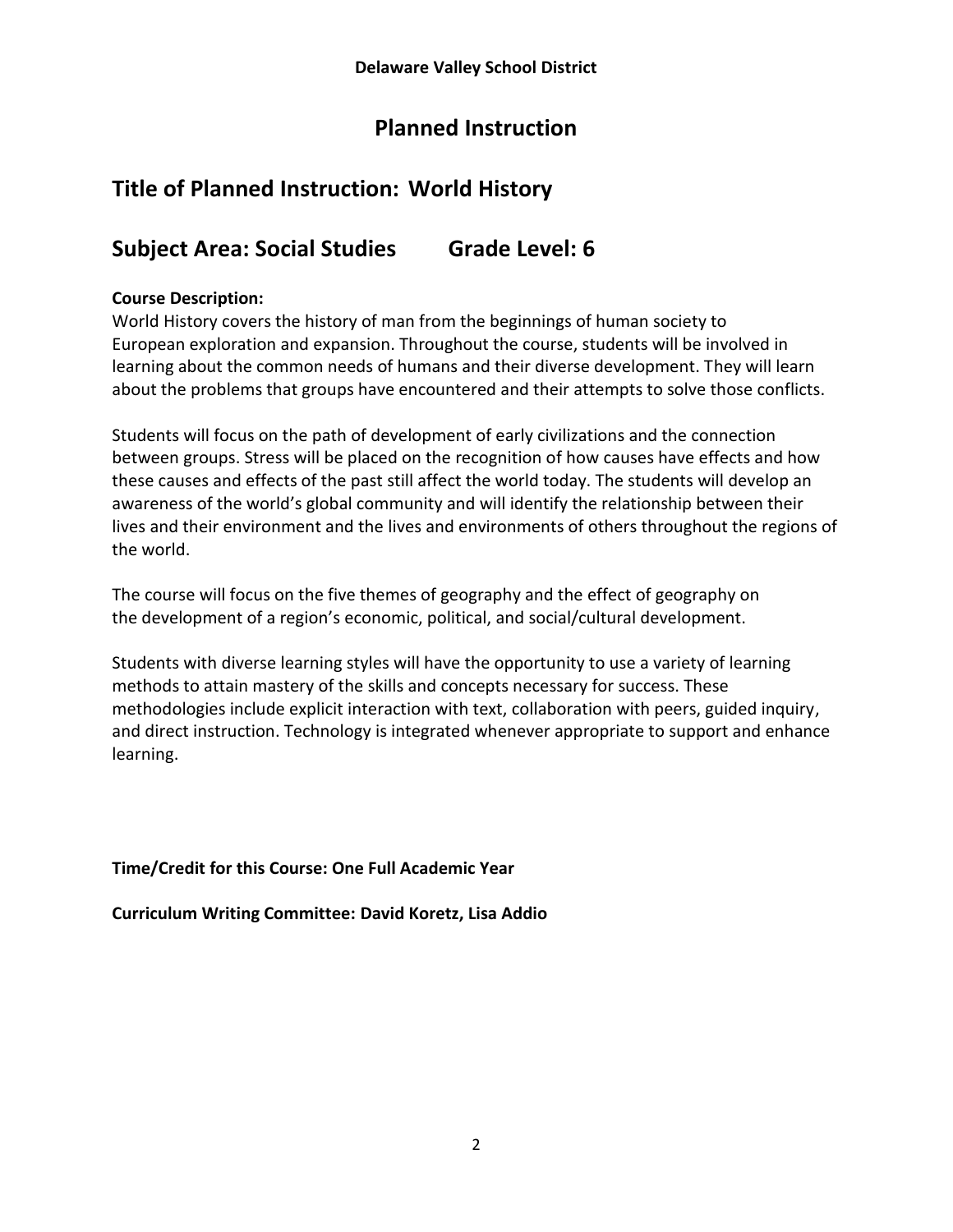#### **Curriculum Map**

#### **Marking Period 1:**

**Overview: Students will learn about early cultures in the Stone Age and conduct a detailed overview of civilizations in the Fertile Crescent.** 

#### **Marking Period 1 ‐ Goals:**

#### **Understanding of:**

The five themes of Geography.

- Geography and History
- Prehistory
- The Beginnings of Civilizations

Geography and culture of the Tigris and Euphrates River Valleys

- Geography
- Fertile Crescent Empires
- The Legacy of Mesopotamia
- Mediterranean Civilizations
- Judaism

#### **Marking Period 2:**

## **Overview: Students will learn about the significant features of Ancient Egypt, conduct a detailed overview of civilizations in Ancient India.**

#### **Marking Period 2 ‐ Goals: Understanding of:**

Continuation of the five themes of Geography

Geography and culture of the Nile River Valley

- Geography of the Nile
- The Rulers of Egypt
- Egyptian Religion.
- Ancient Egyptian Culture
- The Cultures of Nubia

Geography and culture of the Indus and Ganges River Valleys

- Hinduism in Ancient India
- The Beginnings of Buddhism
- Empires of Ancient India.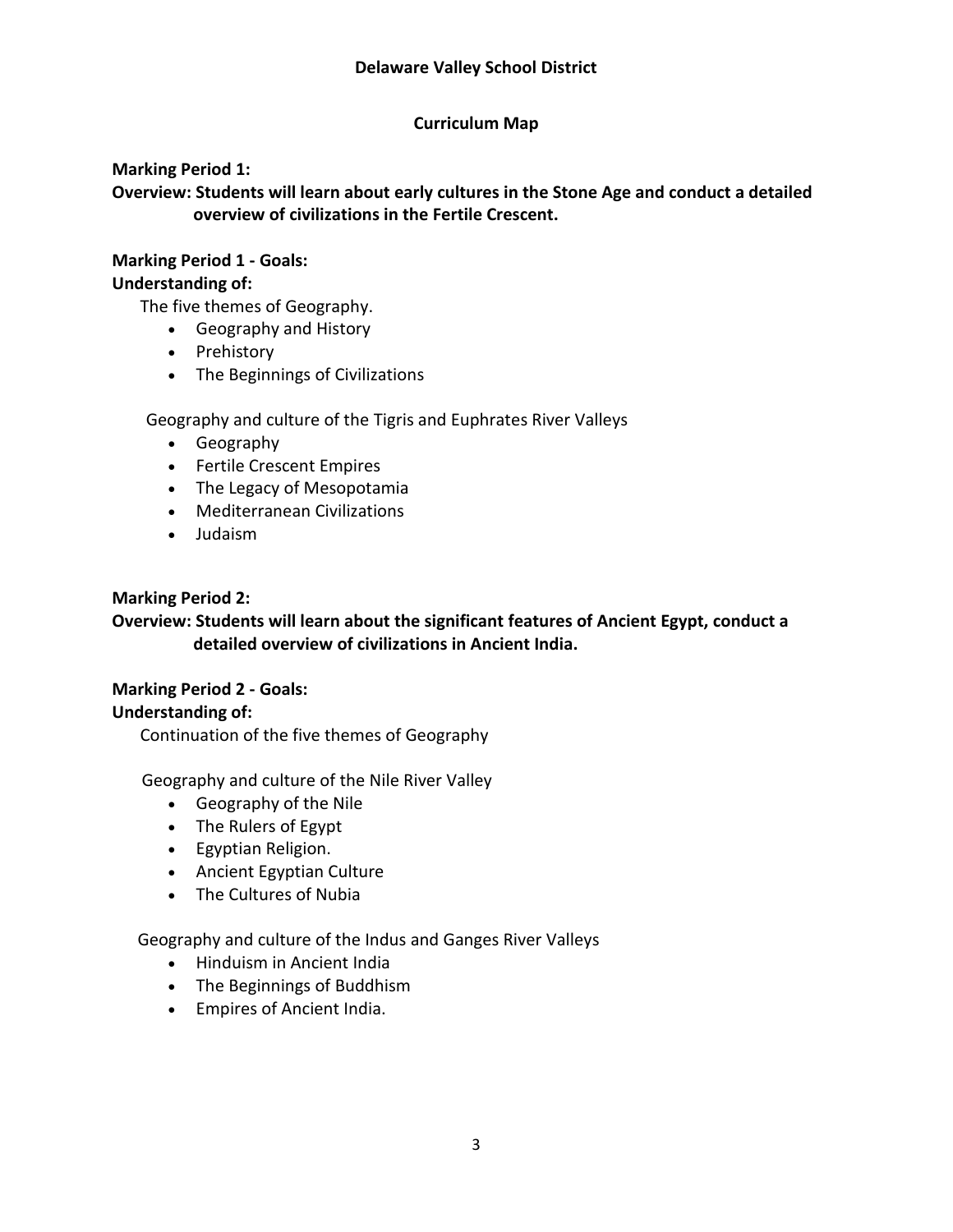## **Marking Period 3:**

## **Ancient China and Greece**

**Overview: Students will study Ancient China, analyze the cultural contributions of classical Greece.**

#### **Marking Period 3 ‐ Goals: Understanding of:**

Continuation of the five themes of Geography.

The geography, early civilizations, and culture of China's River Valleys

- Confucius and His Teachings
- Chinese Dynasties
- Achievements of Ancient China

The geography and culture of Ancient Greece.

- The Rise of Greek Civilization
- Religion, Philosophy, and the Arts

## **Marking Period 4:**

**Overview – Students study of the Glory of Ancient Greece and study about the rise of the Roman Empire.**

## **Marking Period 4 ‐ Goals:**

## **Understanding of:**

Continuation of the five themes of Geography

Continuation of the geography and culture of Ancient Greece.

- Daily Life in Athens
- Athens and Sparta
- The spread of Greek culture
- The Roman Republic
- The Roman Empire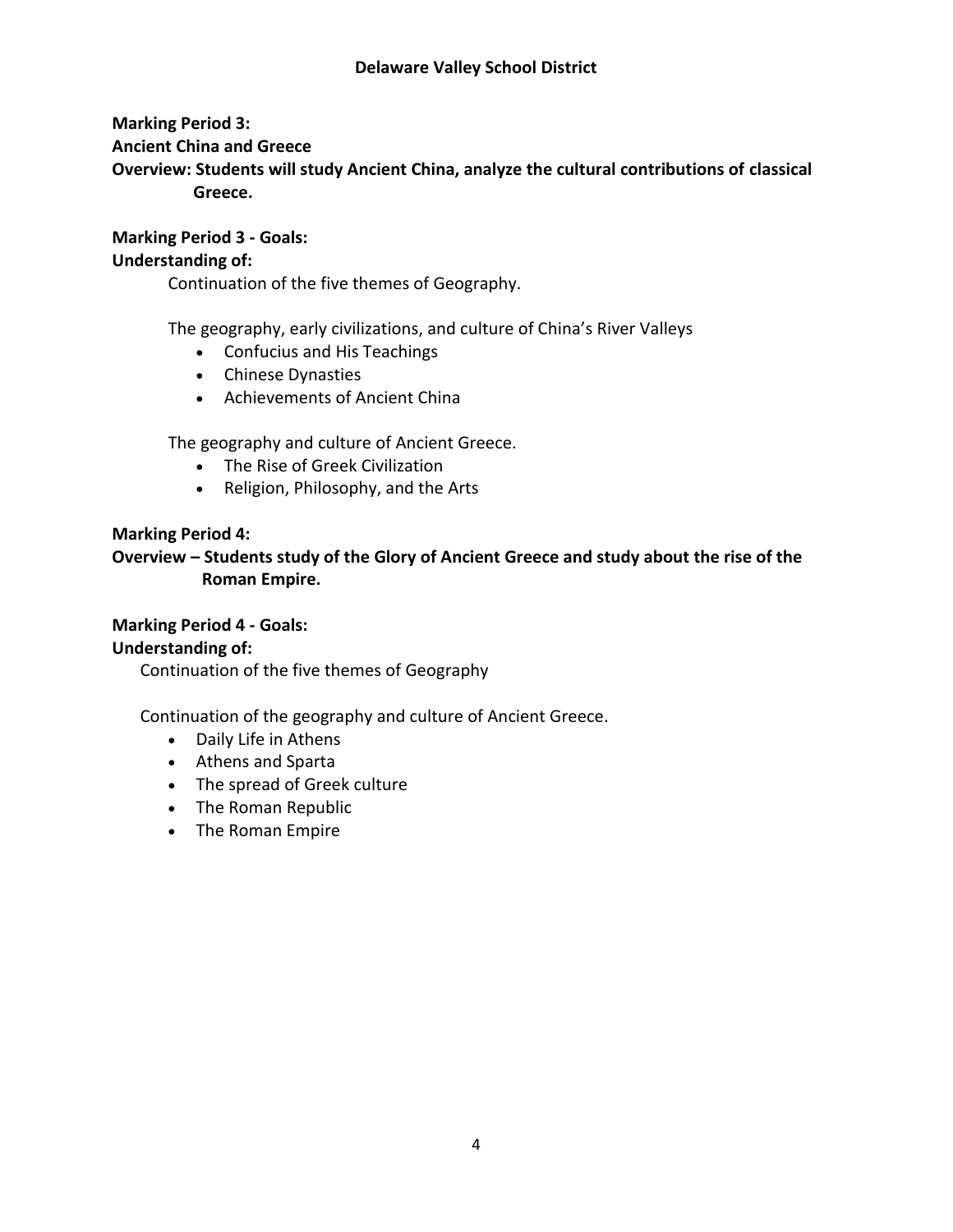## **Unit 1 – Toward Civilization**

## **Big Idea #1: Historical context is needed to comprehend time and space. Essential Questions:**

- How is it possible for different people to interpret an event differently?
- Why is time and space important to the study of history?
- What role does analysis have in historical construction?

## **Concepts**

- Comprehension of the experiences of individuals, society, and how past human experience has adapted builds aptitude to apply to civic participation.
- Historical literacy requires a focus on time and space, and an understanding of the historical context, as well as an awareness of point of view.
- Methods of historical research, critical thinking, problem-solving, and presentation skills provide expertise for effective decision making**.**

## **Competencies**

- Analyze the interaction of cultural, economic, geographic, political, and social relations for a specific time and place
- Articulate the context of a historical event or action.
- Contrast multiple perspectives of individuals in interpreting other times, cultures, and place.

#### **Big Idea #2 Historical interpretation involves an analysis of cause and result. Essential Questions**

- How is it possible for different people to interpret an event differently?
- Why is time and space important to the study of history?
- What role do multiple causations play in describing a historic event
- What role does analysis have in historical construction?

## **Concepts**

- Historical literacy requires a focus on time and space, and an understanding of the historical context, as well as an awareness of point of view.
- Methods of historical research, critical thinking, problem-solving, and presentation skills provide expertise for effective decision making.

## **Competencies**

- Articulate the context of a historical event or action.
- Contrast multiple perspectives of individuals in interpreting other times, cultures, and place.
- Evaluate cause-and-result relationship bearing in mind multiple causations.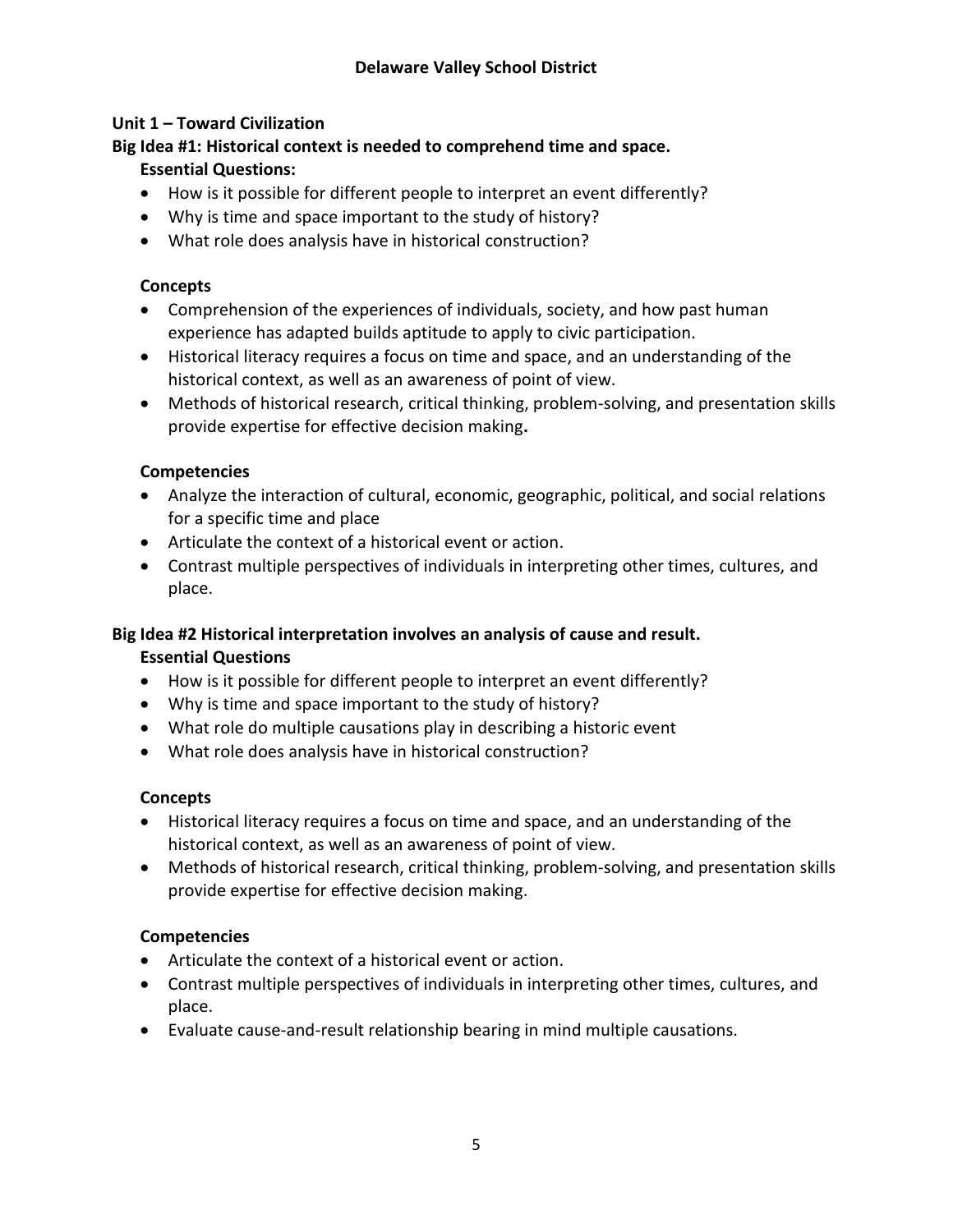## **Big Idea #3 ‐ Perspective helps to define the attributes of historical comprehension. Essential Questions**

- How is it possible for different people to interpret an event differently?
- What role does analysis have in historical construction?

## **Concepts**

- Comprehension of the experiences of individuals, society, and how past human experience has adapted builds aptitude to apply to civic participation.
- Methods of research, critical thinking, problem-solving, and presentation
- skills provide expertise for effective decision making.

## **Competencies**

- Analyze the interaction of cultural, economic, geographic, political, and social relations for a specific time and place
- Articulate the context of a historical event or action.
- Contrast multiple perspectives of individuals in interpreting other times, cultures, and place.

## **Big Idea #4: World history continues to influence Pennsylvanians, citizens of the United States, and individuals throughout the world today.**

## **Essential Questions**

- What is your role in the history of the world?
- How can the story of a person on another continent, past or present, influence your life?
- What document or physical representation on the Earth best summarizes global interconnection of peoples to the past?
- How does continuity and change throughout world history influence your community today?
- How has social disagreement and collaboration in world history been beneficial or detrimental?

## **Concepts**

- World history can offer an individual judicious understanding about one's self in the dimensions of time and space.
- Biography is a historical construct used to reveal positive and/or negative influences an individual can have on world history.
- History demonstrates the diverse cultural heritage of many peoples throughout the world
- Textual evidence, material artifacts, the built environment, and historic sites are central to understanding world history.
- World History looks for common patterns that emerge across all cultures.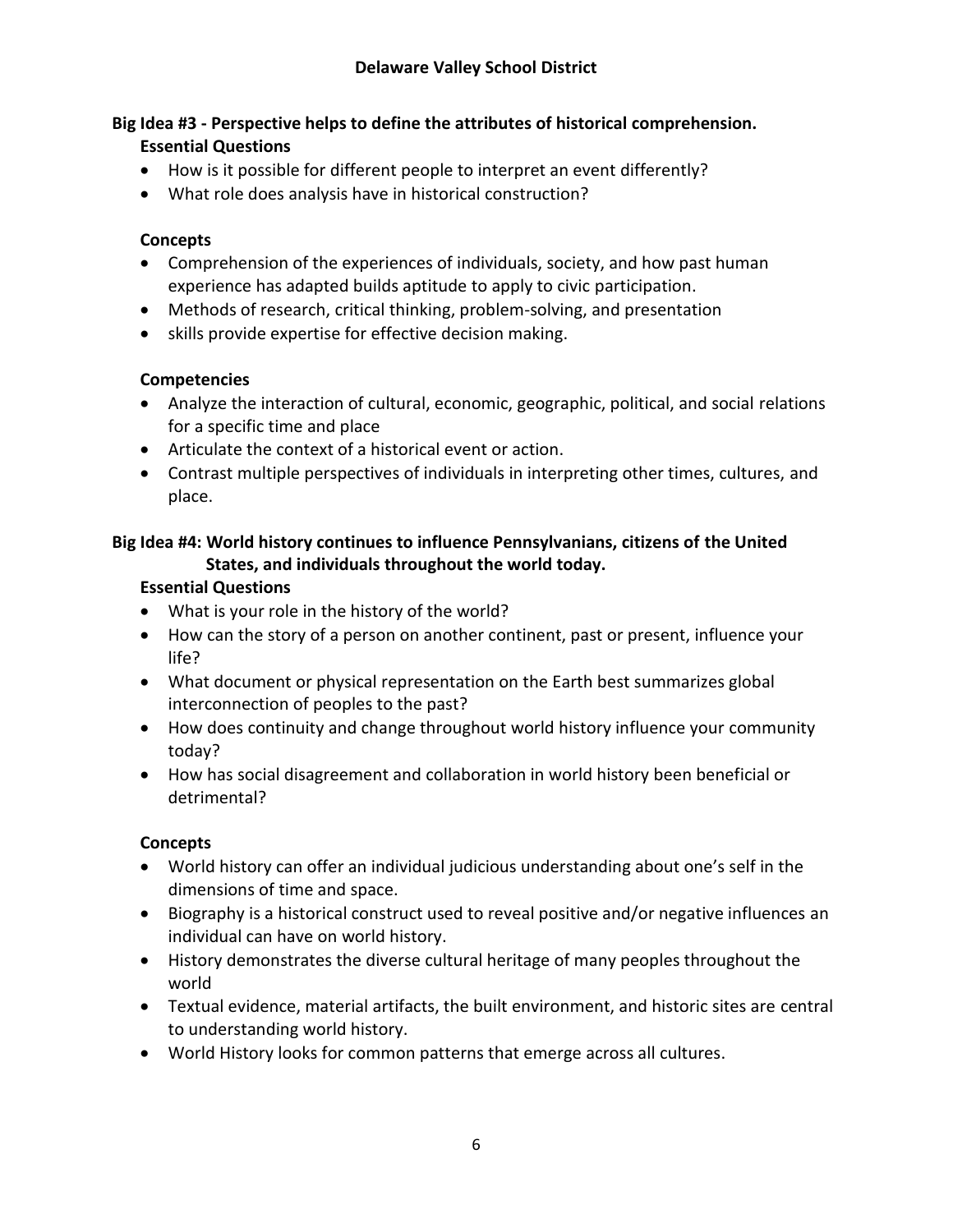- Conflict and cooperation among social groups, organizations, and nation‐states are critical to comprehending past cultures throughout Africa, the Americas, Asia, and
- Europe.
- Appropriate connections to the United States and/or contemporary issues make world history relevant to students in Pennsylvania.

## **Competencies**

- Synthesize a rationale for the study of a non-American individual in world history.
- Summarize how conflict and compromise in world history impact contemporary society.

## **Unit 2 – Ancient Egypt, and India**

## **Big Idea #1: Historical context is needed to comprehend time and space.**

## **Essential Questions:**

- How is it possible for different people to interpret an event differently?
- Why is time and space important to the study of history?
- What role does analysis have in historical construction?

## **Concepts**

- Comprehension of the experiences of individuals, society, and how past human experience has adapted builds aptitude to apply to civic participation.
- Historical literacy requires a focus on time and space, and an understanding of the historical context, as well as an awareness of point of view.
- Methods of historical research, critical thinking, problem-solving, and presentation skills provide expertise for effective decision making.

## **Competencies**

- Analyze the interaction of cultural, economic, geographic, political, and social relations for a specific time and place
- Articulate the context of a historical event or action.
- Contrast multiple perspectives of individuals in interpreting other times, cultures, and place.
- Generate a historical research paper or presentation

## **Big Idea #2 Historical interpretation involves an analysis of cause and result. Essential Questions**

- How is it possible for different people to interpret an event differently?
- Why is time and space important to the study of history?
- What role do multiple causations play in describing a historic event
- What role does analysis have in historical construction?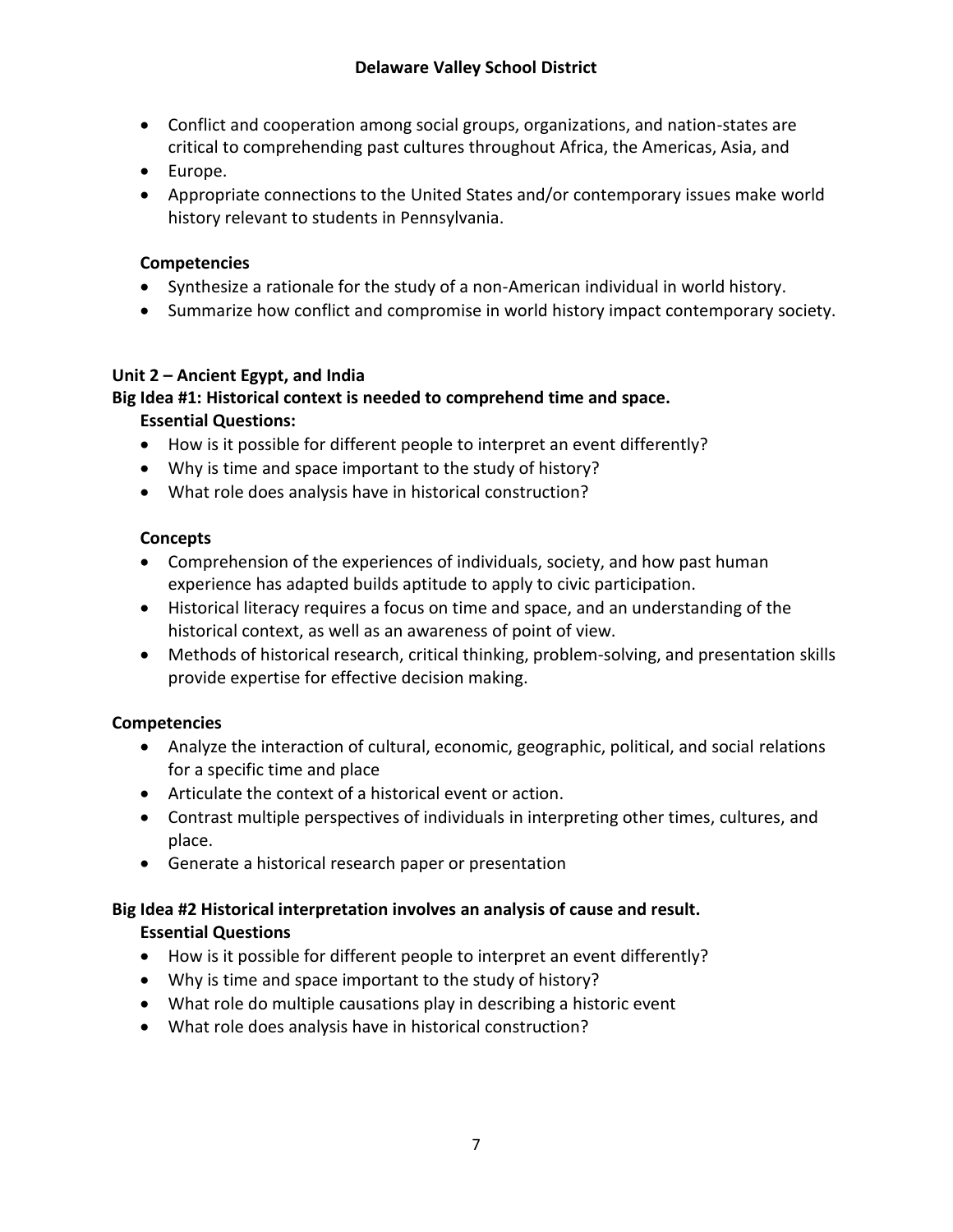## **Concepts**

- Historical literacy requires a focus on time and space, and an understanding of the historical context, as well as an awareness of point of view.
- Methods of historical research, critical thinking, problem-solving, and presentation skills provide expertise for effective decision making.

## **Competencies**

- Articulate the context of a historical event or action.
- Contrast multiple perspectives of individuals in interpreting other times, cultures, and place.
- Evaluate cause‐and‐result relationship bearing in mind multiple causations.
- Generate a historical research paper or presentation

## **Big Idea #3 ‐ Perspective helps to define the attributes of historical comprehension. Essential Questions**

- How is it possible for different people to interpret an event differently?
- What role does analysis have in historical construction?

## **Concepts**

- Comprehension of the experiences of individuals, society, and how past human experience has adapted builds aptitude to apply to civic participation.
- Methods of historical research, critical thinking, problem-solving, and presentation skills provide expertise for effective decision making.

## **Competencies**

- Analyze the interaction of cultural, economic, geographic, political, and social relations for a specific time and place
- Articulate the context of a historical event or action.
- Contrast multiple perspectives of individuals in interpreting other times, cultures, and place. Generate a historical research paper or presentation

## **Big Idea #4: World history continues to influence Pennsylvanians, citizens of the United States, and individuals throughout the world today.**

## **Essential Questions**

- What is your role in the history of the world?
- How can the story of a person on another continent, past or present, influence your life?
- What document or physical representation on the Earth best summarizes global interconnection of peoples to the past?
- How does continuity and change throughout world history influence your community today?
- How has social disagreement and collaboration in world history been beneficial or detrimental?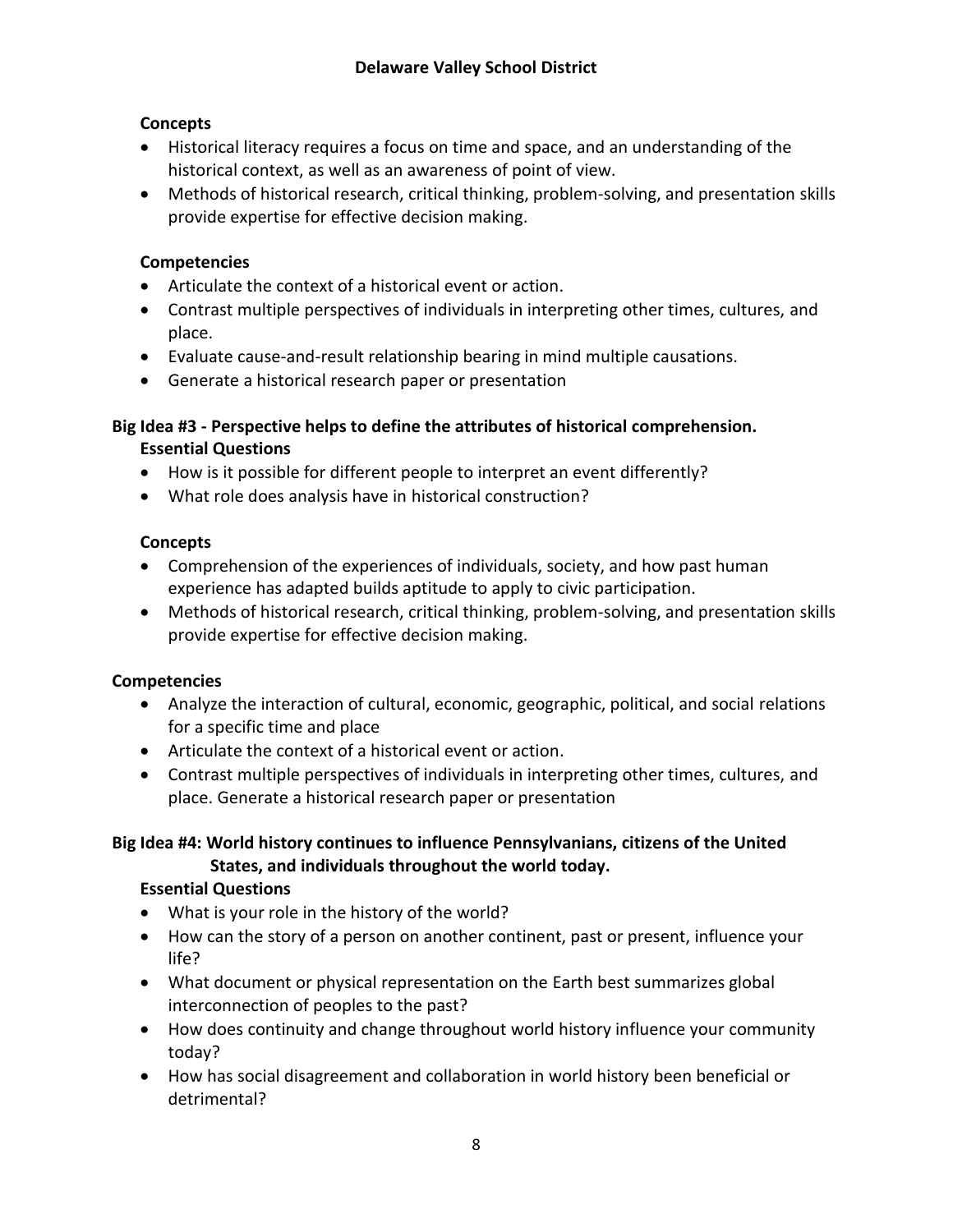## **Concepts**

- World history can offer an individual judicious understanding about one's self in the dimensions of time and space.
- Biography is a historical construct used to reveal positive and/or negative influences an individual can have on world history.
- History demonstrates the diverse cultural heritage of many peoples throughout the world
- Textual evidence, material artifacts, the built environment, and historic sites are central to understanding world history.
- World History looks for common patterns that emerge across all cultures
- Conflict and cooperation among social groups, organizations, and nation‐sates are critical to comprehending past cultures throughout Africa, the Americas, Asia, and Europe.
- Appropriate connections to the United States and/or contemporary issues make world history relevant to students in Pennsylvania.

## **Competencies**

- Synthesize a rationale for the study of a non-American individual in world history.
- Construct a biography of a non-American individual in world history.
- Analyze a primary source for accuracy and bias, then connect it to a time and place in world history.
- Apply the theme of continuity and change in Pennsylvania history and relate the benefits and drawbacks of your example
- Summarize how conflict and compromise in world history impact contemporary society.

## **Unit 3 – Ancient China and Greece**

## **Big Idea #1: Historical context is needed to comprehend time and space.**

## **Essential Questions:**

- How is it possible for different people to interpret an event differently?
- Why is time and space important to the study of history?
- What role does analysis have in historical construction?

## **Concepts**

- Comprehension of the experiences of individuals, society, and how past human experience has adapted builds aptitude to apply to civic participation.
- Historical literacy requires a focus on time and space, and an understanding of the historical context, as well as an awareness of point of view.
- Methods of historical research, critical thinking, problem-solving, and presentation skills provide expertise for effective decision making.

## **Competencies**

 Analyze the interaction of cultural, economic, geographic, political, and social relations for a specific time and place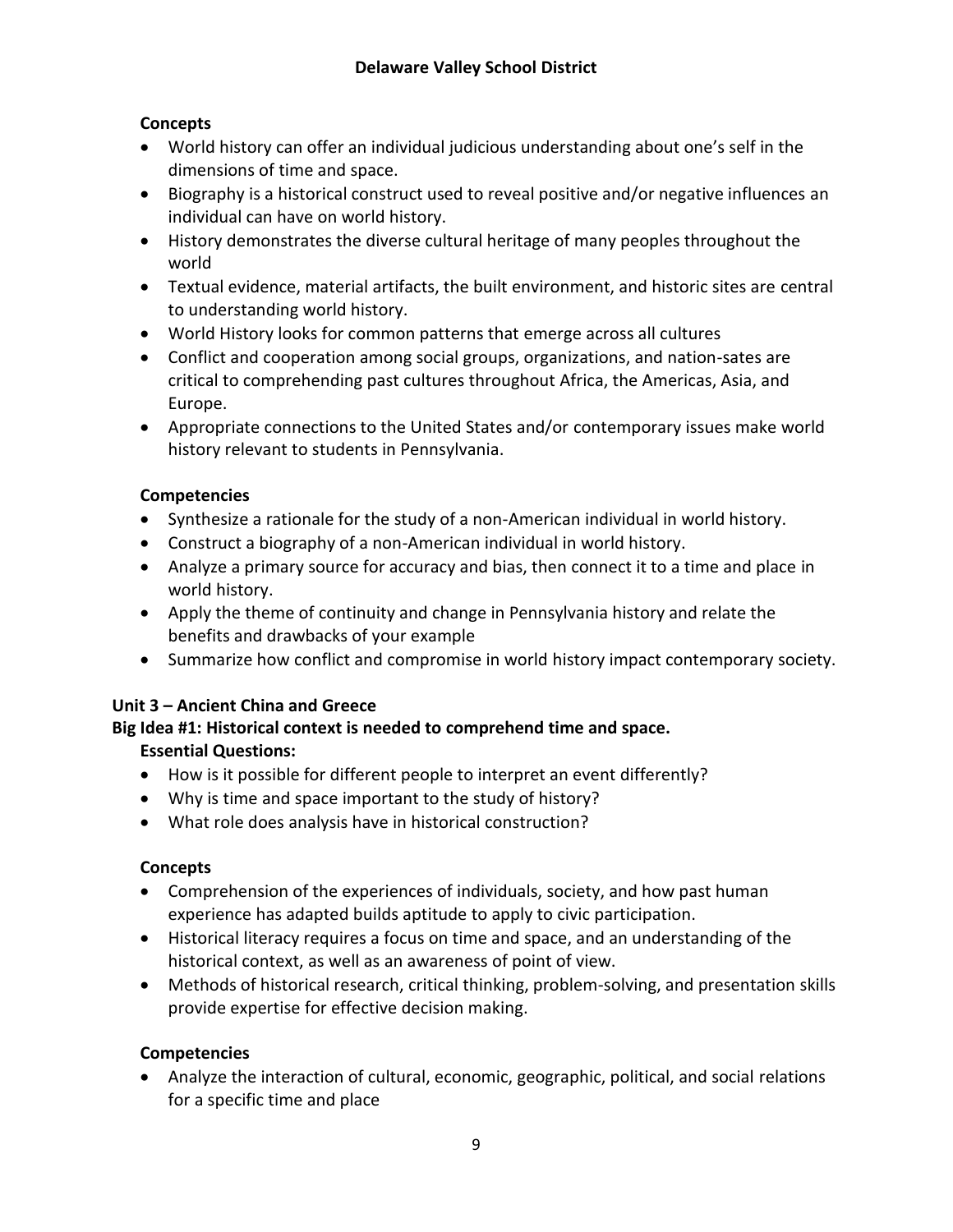- Articulate the context of a historical event or action.
- Contrast multiple perspectives of individuals in interpreting other times, cultures, and place.
- Generate a historical research paper or presentation

**Big Idea #2 Historical interpretation involves an analysis of cause and result. Essential Questions**

- How is it possible for different people to interpret an event differently?
- Why is time and space important to the study of history?
- What role do multiple causations play in describing a historic event
- What role does analysis have in historical construction?

## **Concepts**

- Historical literacy requires a focus on time and space, and an understanding of the historical context, as well as an awareness of point of view.
- Methods of historical research, critical thinking, problem-solving, and presentation skills provide expertise for effective decision making.

## **Competencies**

- Articulate the context of a historical event or action.
- Contrast multiple perspectives of individuals in interpreting other times, cultures, and place.
- Evaluate cause-and-result relationship bearing in mind multiple causations.
- Generate a historical research paper or presentation

## **Big Idea #3 ‐ Perspective helps to define the attributes of historical comprehension. Essential Questions**

- How is it possible for different people to interpret an event differently?
- What role does analysis have in historical construction?

## **Concepts**

- Comprehension of the experiences of individuals, society, and how past human experience has adapted builds aptitude to apply to civic participation.
- Methods of historical research, critical thinking, problem-solving, and presentation skills provide expertise for effective decision making.

## **Competencies**

- Analyze the interaction of cultural, economic, geographic, political, and social relations for a specific time and place
- Articulate the context of a historical event or action.
- Contrast multiple perspectives of individuals in interpreting other times, cultures, and place.
- Generate a historical research paper or presentation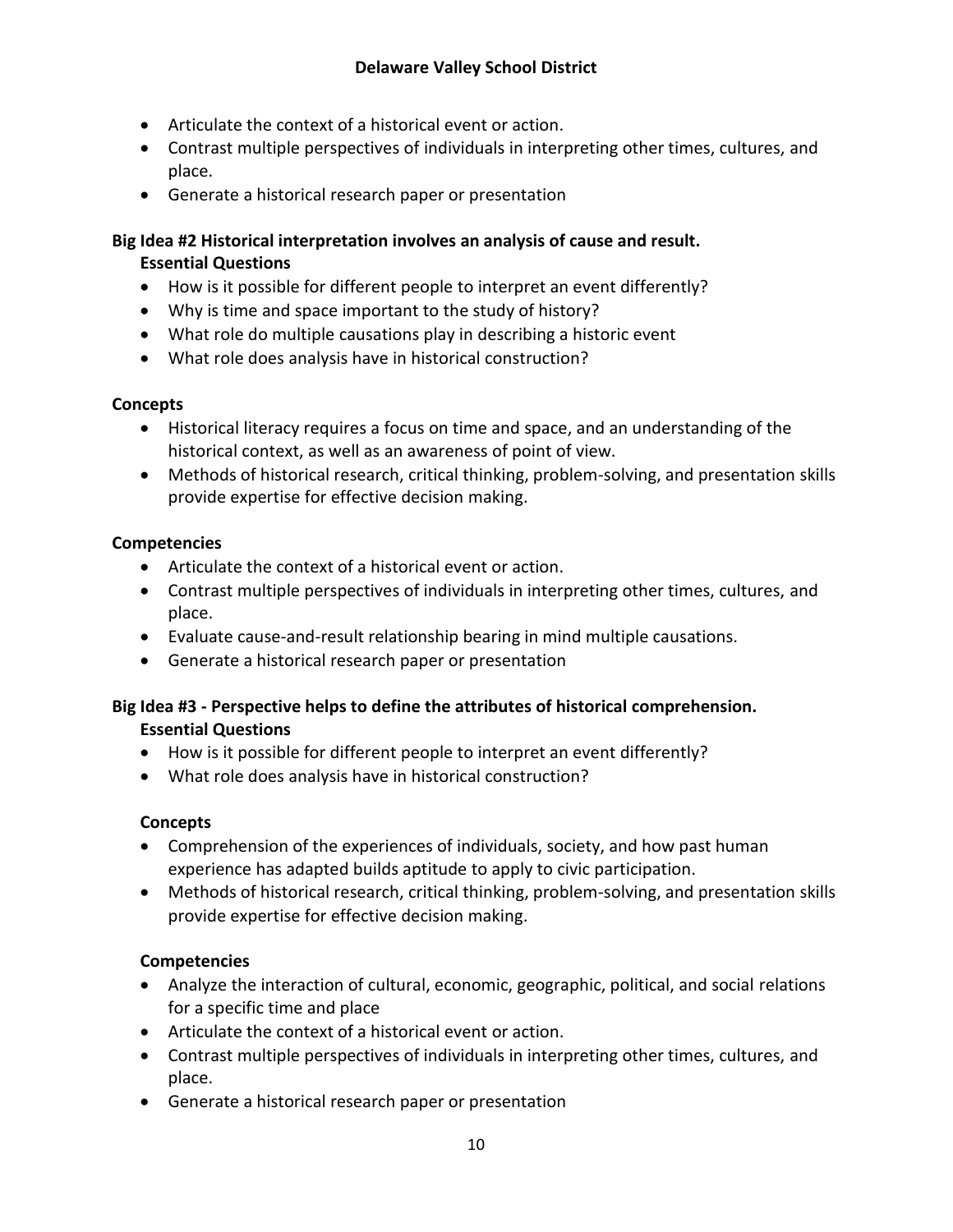#### **Big Idea #4: World history continues to influence Pennsylvanians, citizens of the United States, and individuals throughout the world today.**

## **Essential Questions**

- What is your role in the history of the world?
- How can the story of a person on another continent, past or present, influence your life?
- What document or physical representation on the Earth best summarizes global interconnection of peoples to the past?
- How does continuity and change throughout world history influence your community today?
- How has social disagreement and collaboration in world history been beneficial or detrimental?

## **Concepts**

- World history can offer an individual judicious understanding about one's self in the dimensions of time and space.
- Biography is a historical construct used to reveal positive and/or negative influences an individual can have on world history.
- History demonstrates the diverse cultural heritage of many peoples throughout the world
- Textual evidence, material artifacts, the built environment, and historic sites are central to understanding world history.
- World History looks for common patterns that emerge across all cultures.
- Conflict and cooperation among social groups, organizations, and nation‐states are critical to comprehending past cultures throughout Africa, the Americas, Asia, and
- Europe.
- Appropriate connections to the United States and/or contemporary issues make world history relevant to students in Pennsylvania.

## **Competencies**

- Synthesize a rationale for the study of a non-American individual in world history.
- Construct a biography of a non-American individual in world history.
- Analyze a primary source for accuracy and bias, then connect it to a time and place in world history.
- Apply the theme of continuity and change in Pennsylvania history and relate the benefits and drawbacks of your example
- Summarize how conflict and compromise in world history impact contemporary society.

## **Unit 4 – The Glory of Ancient Greece and Rise of Rome**

**Big Idea #1: Historical context is needed to comprehend time and space.**

## **Essential Questions:**

- How is it possible for different people to interpret an event differently?
- Why is time and space important to the study of history?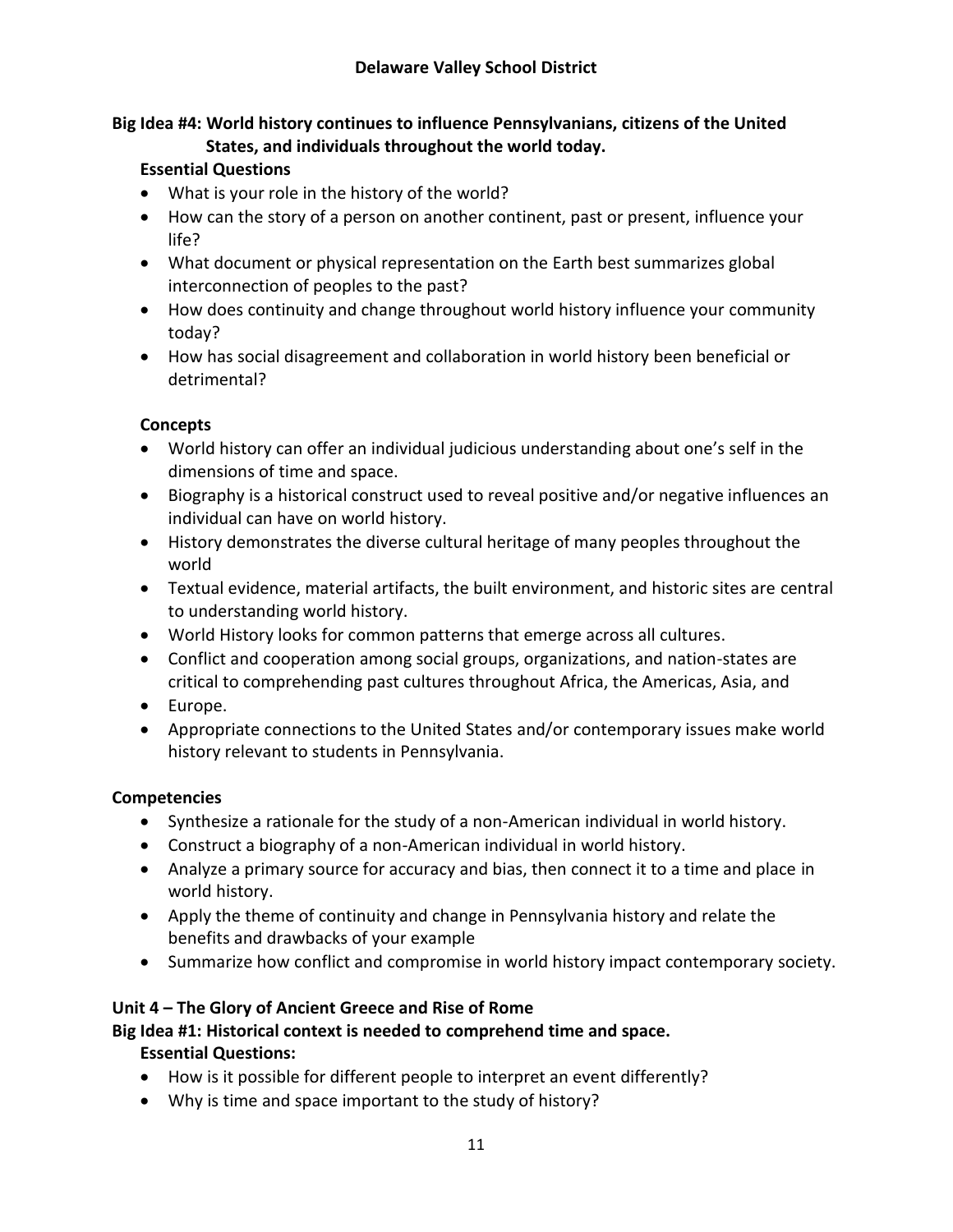What role does analysis have in historical construction?

## **Concepts**

- Comprehension of the experiences of individuals, society, and how past human experience has adapted builds aptitude to apply to civic participation.
- Historical literacy requires a focus on time and space, and an understanding of the historical context, as well as an awareness of point of view.
- Methods of historical research, critical thinking, problem-solving, and presentation skills provide expertise for effective decision making.

## **Competencies**

- Analyze the interaction of cultural, economic, geographic, political, and social relations for a specific time and place
- Articulate the context of a historical event or action.
- Contrast multiple perspectives of individuals in interpreting other times, cultures, and place.
- Generate a historical research paper or presentation

## **Big Idea #2 Historical interpretation involves an analysis of cause and result. Essential Questions**

- How is it possible for different people to interpret an event differently?
- Why is time and space important to the study of history?
- What role do multiple causations play in describing a historic event
- What role does analysis have in historical construction?

## **Concepts**

- Historical literacy requires a focus on time and space, and an understanding of the historical context, as well as an awareness of point of view.
- Methods of historical research, critical thinking, problem-solving, and presentation skills provide expertise for effective decision making.

## **Competencies**

- Articulate the context of a historical event or action.
- Contrast multiple perspectives of individuals in interpreting other times, cultures, and place.
- Evaluate cause‐and‐result relationship bearing in mind multiple causations.
- Generate a historical research paper or presentation

## **Big Idea #3 ‐ Perspective helps to define the attributes of historical comprehension. Essential Questions**

- How is it possible for different people to interpret an event differently?
- What role does analysis have in historical construction?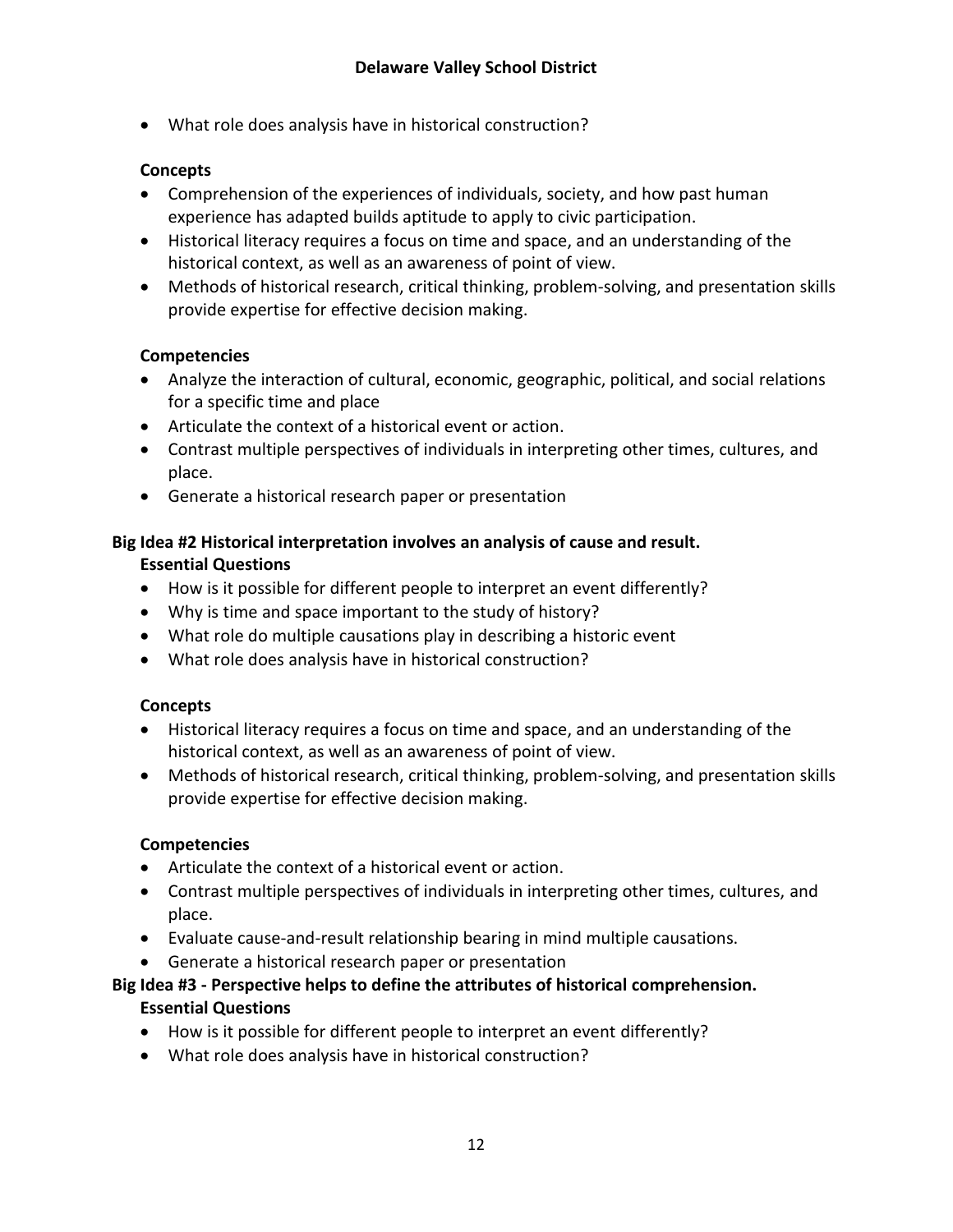## **Concepts**

- Comprehension of the experiences of individuals, society, and how past human experience has adapted builds aptitude to apply to civic participation.
- Methods of historical research, critical thinking, problem-solving, and presentation skills provide expertise for effective decision making.

## **Competencies**

- Analyze the interaction of cultural, economic, geographic, political, and social relations for a specific time and place
- Articulate the context of a historical event or action.
- Contrast multiple perspectives of individuals in interpreting other times, cultures, and place.
- Generate a historical research paper or presentation

## **Big Idea #4: World history continues to influence Pennsylvanians, citizens of the United States, and individuals throughout the world today.**

## **Essential Questions**

- What is your role in the history of the world?
- How can the story of a person on another continent, past or present, influence your life?
- What document or physical representation on the Earth best summarizes global interconnection of peoples to the past?
- How does continuity and change throughout world history influence your community today?
- How has social disagreement and collaboration in world history been beneficial or detrimental?

## **Concepts**

- World history can offer an individual judicious understanding about one's self in the dimensions of time and space.
- Biography is a historical construct used to reveal positive and/or negative influences an individual can have on world history.
- History demonstrates the diverse cultural heritage of many peoples throughout the world
- Textual evidence, material artifacts, the built environment, and historic sites are central to understanding world history.
- World History looks for common patterns that emerge across all cultures.
- Conflict and cooperation among social groups, organizations, and nation‐states are critical to comprehending past cultures throughout Africa, the Americas, Asia, and Europe.
- Appropriate connections to the United States and/or contemporary issues make world history relevant to students in Pennsylvania.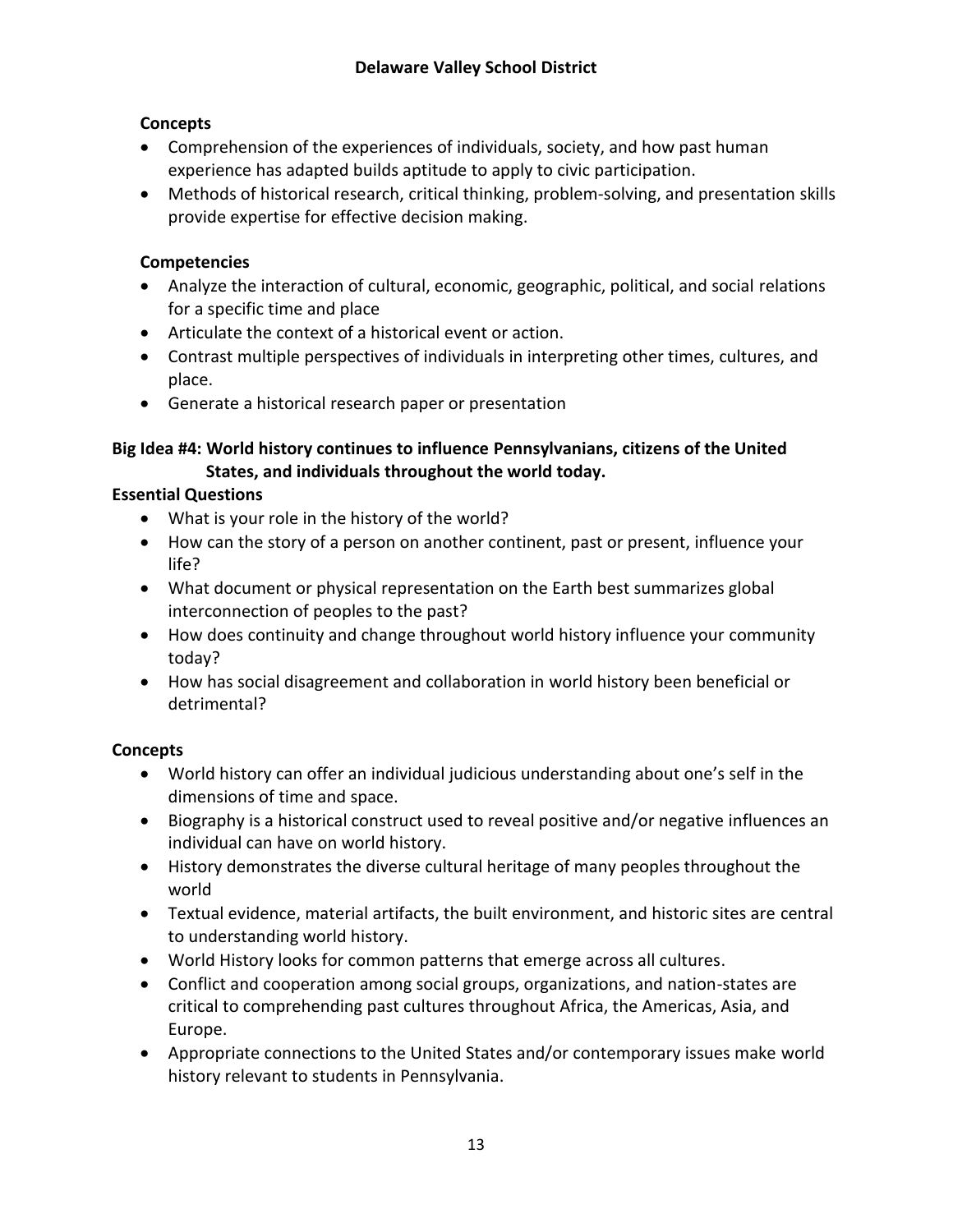## **Competencies**

- Synthesize a rationale for the study of a non-American individual in world history.
- Construct a biography of a non‐American individual in world history.
- Analyze a primary source for accuracy and bias, then connect it to a time and place in world history.
- Apply the theme of continuity and change in Pennsylvania history and relate the benefits and drawbacks of your example
- Summarize how conflict and compromise in world history impact contemporary society.
- History demonstrates the diverse cultural heritage of many peoples throughout the world
- Textual evidence, material artifacts, the built environment, and historic sites are central to understanding world history.
- World History looks for common patterns that emerge across all cultures
- Conflict and cooperation among social groups, organizations, and nation‐sates are critical to comprehending past cultures throughout Africa, the Americas, Asia, and Europe.
- Appropriate connections to the United States and/or contemporary issues make world history relevant to students in Pennsylvania.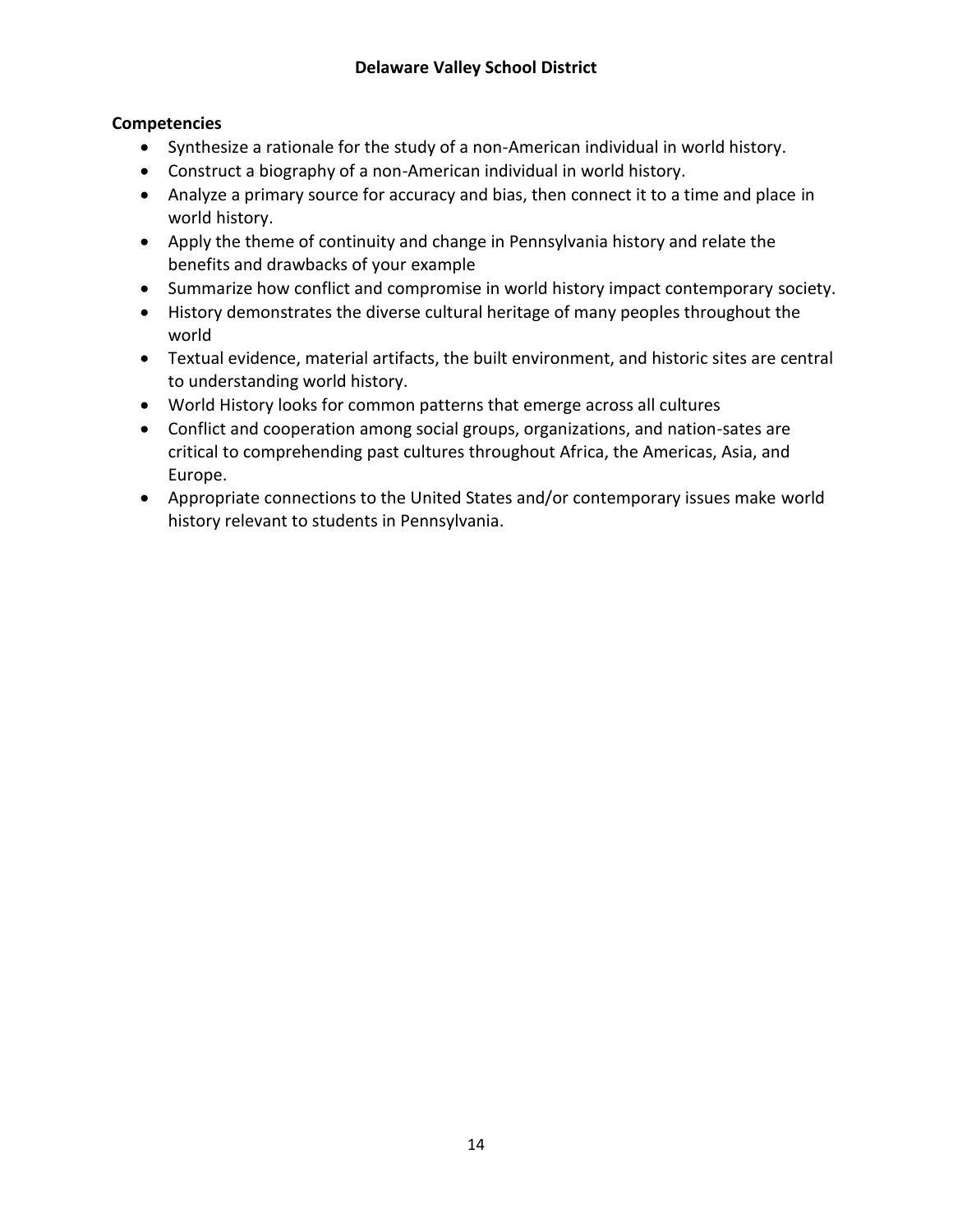**Unit 1:** The Beginnings of Civilizations **Time Range: 45 days**

## **Grade Level(s): 6 th**

**Standards**: Pennsylvania academic standards/PACS History and Social Studies, PACS for Reading/Writing in History and Social Studies, Reading and Writing Anchors.

#### **PACS History and Social Studies Standards Addressed:**

http://www.pdesas.org/Page?pageId=11

PACS-8.1.4.A, 8.1.5.A, 8.1.6.A, 8.1.7.A, 8.1.8.A, 8.1.9.A, M8.1.12.A, 8.1.U.A, 8.1.W.A, 8.1.7.B, 8.1.9.B, 8.1.12.B, 8.1.W.B, 8.1.8.C, 8.1.12.C, 8.1.U.C, 8.4.6.A, 8.4.7.A, 8.4.8.A, 8.4.9.A, 8.4.12.A, 8.4.W.A, 8.4.4.B, 8.4.5.B, 8.4.7.B, 8.4.8.B, 8.4.9.B, 8.4.12.B ,8.4.W.B, 8.4.4.C, 8.4.6.C, 8.4.7.C, 8.4.9.C, 8.4.12.C, 8.4.0W.C, 8.4.3.D, 8.4.4.D, 8.4.6.D, 8.4.7.D, 8.4.8.D, 8.4.9.D, 8.4.12.D, 8.4.W.D

#### **PA Academic Standards:**

**8.4.6.A, 8.4.6.B, 8.4.6.C, 8.4.6.D, 7.1.6.A, 7.2.6.A, 7.2.6.B, 7.3.6.A, 7.3.6.C, 7.3.6.D, 7.3.6.E, 7.4.6.A, 7.4.6.B**

#### **Reading Standards in History and Social Studies:**

**CC.8.5.6-8.A, CC.8.5.6-8.B, CC.8.5.6-8.C, CC.8.5.6-8.D, CC.8.5.6-8.E, CC.8.5.6-8.F, CC.8.5.6-8.G, CC.8.5.6-8.H, CC.8.5.6-8.I, CC.8.5.6-8.J**

#### **Writing Standards in History and Social Studies:**

**CC.8.6.6-8.A, CC.8.6.6-8.B, CC.8.6.6-8.C, CC.8.6.6-8.D, CC.8.6.6-8.E, CC.8.6.6-8.F, CC.8.6.6-8.G, CC.8.6.6-8.H, CC.8.6.6-8.I**

#### **Anchors:**

**Reading: R.6.A.2.1, R.6.A.2.2, R.6.A.2.3, R.6.A.2.4, R.6.A.2.5, R.6.A.2.6**

**Overview:** Students will learn about early cultures in the Stone Age and conduct a detailed overview of civilizations in the Fertile Crescent.

#### **Focus questions:**

- How did Stone Age hunter-gatherers develop into civilizations?
- How did the early civilizations of the Fertile Crescent impact the development of civilization?

**Goals:**

- Students will be able to trace the development of humans from hunter-gatherers through small farming communities into towns and cities which resulted in civilizations.
- Students will understand the achievements and legacy of the peoples of Mesopotamia.

## **Objectives:**

- Investigate the tools used to understand history, and the connections between geography and history. (DOK Level-3)
- Employ CODE essentials for vocabulary (DOK-Level-2)
- Summarize how hunter gatherers lived during the Stone Age and the beginning of farming. (DOK Level-2)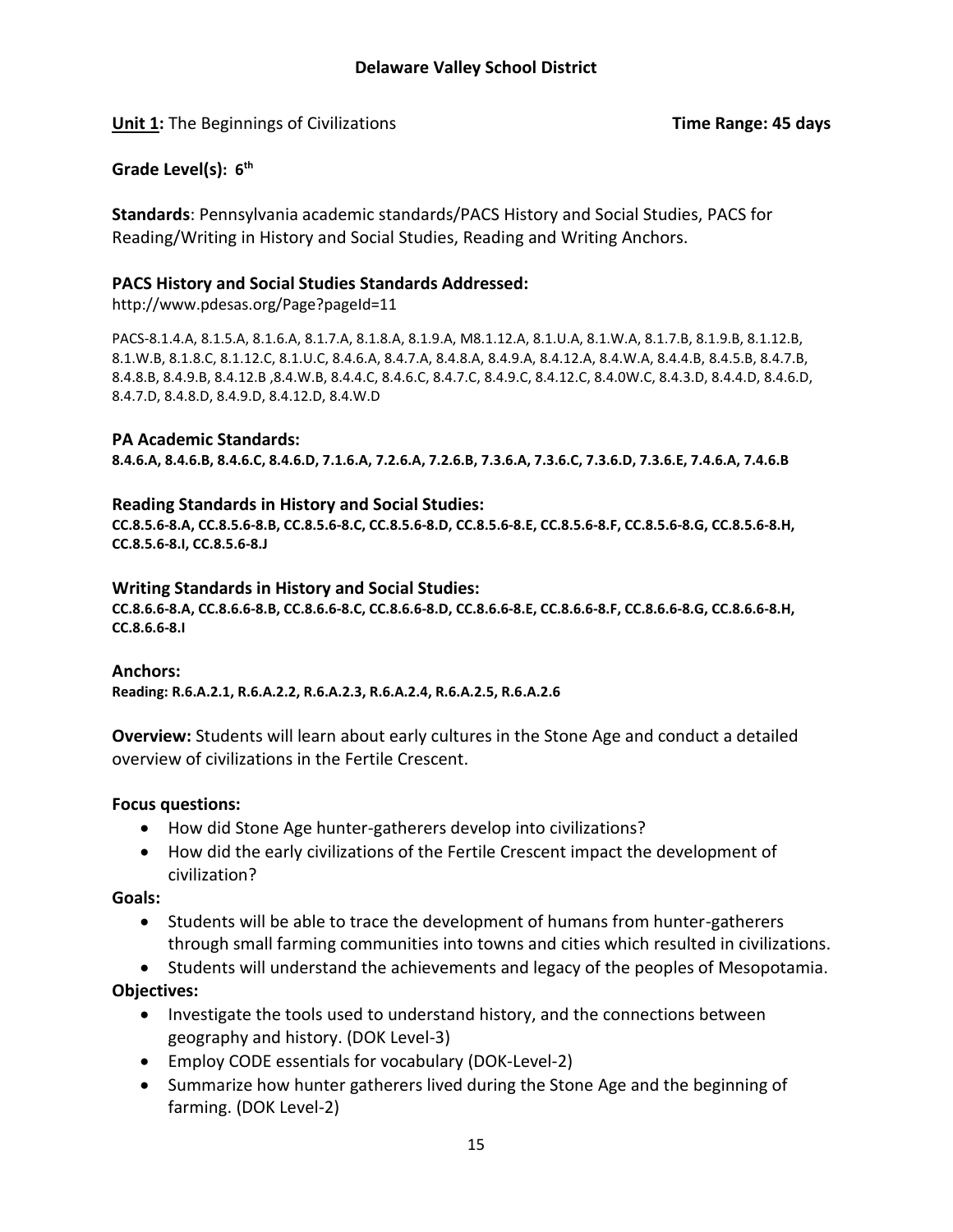- Identify the advantages people gained from settling down in one place; learn about the cause and effect on the growth of early cities and how the first civilizations formed and spread. (DOK Level-2)
- Analyze how geography made the rise of civilization in the Fertile Crescent possible; learn about Sumer's first cities; examine the characteristics of Sumerian religion. (DOK Level-4)
- Differentiate between the three most important empires of the Fertile Crescent; find out what categorized the Babylonian and Assyrian Empire. (DOK Level-3)
- Make observations about the importance of Hammurabi's code; find out how the art of writing developed in Mesopotamia. (DOK Level-2)
- Access and analyze how the sea power of the Phoenicians help spread civilization throughout the Mediterranean area; learn about the major events in history of the Israelites. (DOK Level-3,4)
- Connect the basic belief of Judaism with the effect it had on other religions. (DOK -4)

## **Core activities and corresponding instructional methods:**

- Students will define selected vocabulary terms related to the unit.
- Using direct instruction and practice, small group and collaborative learning: student's will employ vocabulary's CODE essential strategies.
- Develop vocabulary builder skills for academic key terms and words prior to instruction: of History, Pre-History, Early Civilization, and Mesopotamia
- Set a purpose for reading, make predictions, and ask questions on History, Pre-History, Early Civilization, and Mesopotamia.
- Independent reading on History, Pre-History, Early Civilization, and Mesopotamia
- Circle of Knowledge- Employ Q-space to shape discussions.
- View the following Discovery Education videos;
	- o *Otzi: Ancient Mummy in the Alps.*
	- o *World History: Prehistory.*
	- o *The Earliest Human Migration.*
	- o *Segment- Learning to Make Bronze.*
	- o *Let's Look at the World's Religions: Judaism*
	- o *The City of Petra*
	- o *The Phoenicians Legacy*
	- o Mesopotamia: The Development of a Written Language
- Reading for Meaning- Close reading, independent reading, talking to the text.
- Reread for clarification, paraphrase text, summarize, and read ahead for topics of History, Pre-History, Early Civilization, and Mesopotamia.
- Inductive learning: Using main ideas/detail web as a basis for discussion, investigate the tools archaeologists use to understand the past. Connect the influence of Judaism on Christianity and Islam.
- Use a T-Chart to summarize how hunter-gatherers lived during the Stone Age. Make observations about the importance of the legacy of Mesopotamia.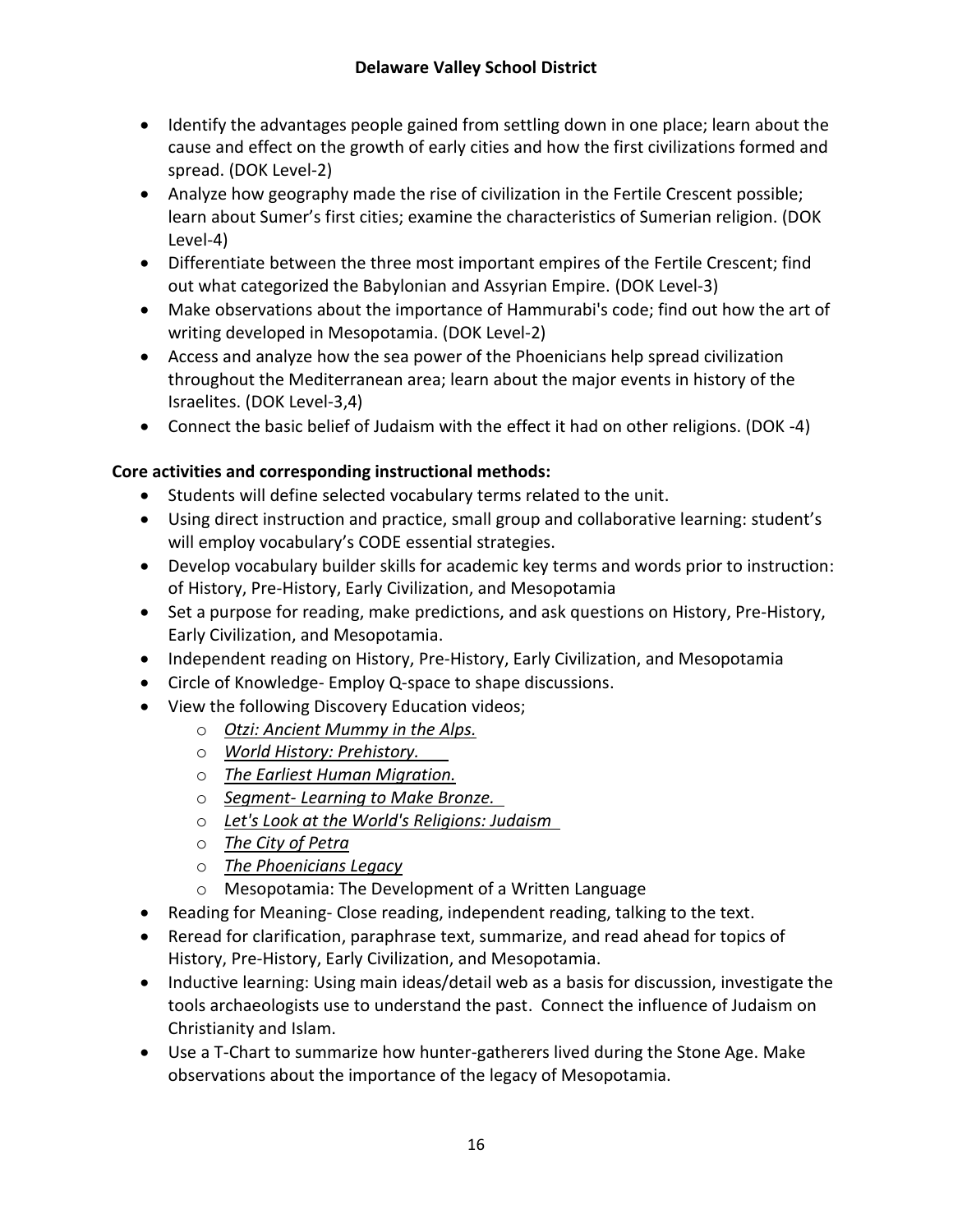- Employ the Cause and Effect Flow Chart to understand the relationship that led to the growth of civilizations.
- Develop an outline to facilitate analysis of the geography of Mesopotamia and Sumer/ Mediterranean civilizations.
- Using a Venn diagram, compare and contrast the Mesopotamian Empires.
- Learn how to use timelines/Identifying main ideas, using Pearson Successnet Skill Builder

## **Assessments:**

- **Diagnostic:** 
	- o Classroom discussion, reading readiness guides.
- **Formative**:
	- $\circ$  Guided reading and review exercises, section assessments should include written answers to comprehension and critical thinking questions.
- **Summative:** 
	- $\circ$  Chapter assessments that demonstrate understanding and use of academic vocabulary, key concepts, skills for life, and constructed response to critical thinking questions.

#### **Extensions:**

- Curriculum-based PSSA and Common Core orientated warm-up questions.
- Reading and interpretation of primary sources and literature readings.

## **Correctives:**

- Chapter 1- Pages 6-15 in reading and vocabulary study guide.
- Chapter 2- Pages 16-31 in reading and vocabulary study guide.

## **Materials and Resources:**

**Print texts:** History of Our World - The Early Ages, Chapters 1 and 2

**Workbook**: Reading and Vocabulary Study Guide

**Non Print Text:** Discovery Education, Map Master skills activities, online textbook skills tutor, other appropriate videos.

#### **Other Resources:**

- Teacher developed projects: Life map, Map of Ancient Mesopotamia
- Online textbook resources
- Social Studies Skills Tutor
- Using cartographer tools
- Analyzing special-purpose maps
- Understanding main idea
- Recognizing bias
- Understanding primary and secondary sources
- Map Master Skills Activities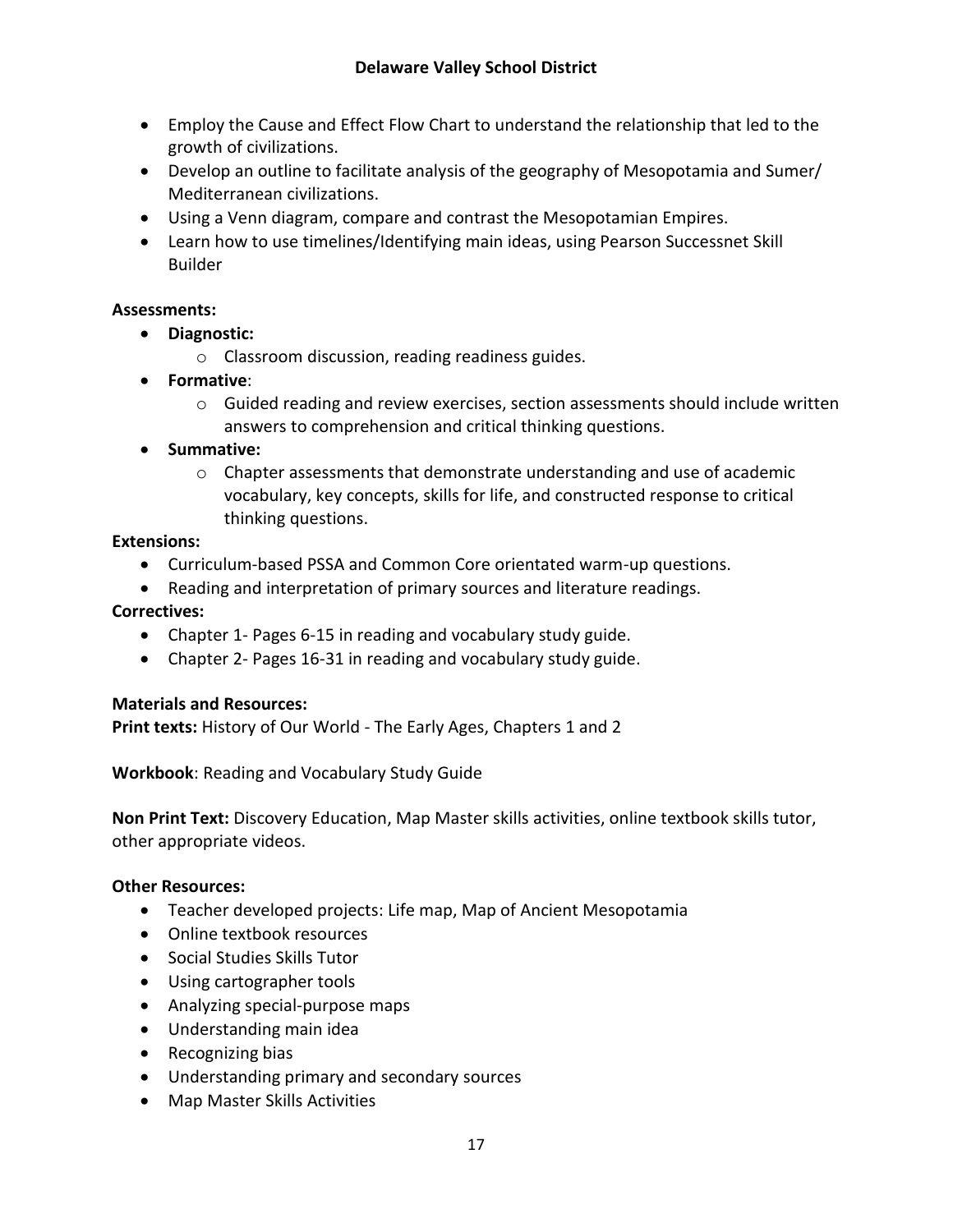**Unit 2:** Ancient Egypt and Ancient India **Time Range: 45 days**

**Grade Level(s): 6 th**

**Standards:** Pennsylvania academic standards/PACS History and Social Studies, PACS for Reading/Writing in History and Social Studies, Reading and Writing Anchors.

#### **PACS History and Social Studies Standards Addressed:**

http://www.pdesas.org/Page?pageId=11

PACS-8.1.4.A, 8.1.5.A, 8.1.6.A, 8.1.7.A, 8.1.8.A, 8.1.9.A, M8.1.12.A, 8.1.U.A, 8.1.W.A, 8.1.7.B, 8.1.9.B, 8.1.12.B, 8.1.W.B, 8.1.8.C, 8.1.12.C, 8.1.U.C, 8.4.6.A, 8.4.7.A, 8.4.8.A, 8.4.9.A, 8.4.12.A, 8.4.W.A, 8.4.4.B, 8.4.5.B, 8.4.7.B, 8.4.8.B, 8.4.9.B, 8.4.12.B ,8.4.W.B, 8.4.4.C, 8.4.6.C, 8.4.7.C, 8.4.9.C, 8.4.12.C, 8.4.0W.C, 8.4.3.D, 8.4.4.D, 8.4.6.D, 8.4.7.D, 8.4.8.D, 8.4.9.D, 8.4.12.D, 8.4.W.D

#### **PA Academic Standards:**

8.4.6.A, 8.4.6.B, 8.4.6.C, 8.4.6.D, 7.1.6.A, 7.2.6.A, 7.2.6.B, 7.3.6.A, 7.3.6.C, 7.3.6.D, 7.3.6.E, 7.4.6.A, 7.4.6.B

#### **Reading Standards in History and Social Studies:**

CC.8.5.6-8.A, CC.8.5.6-8.B, CC.8.5.6-8.C, CC.8.5.6-8.D, CC.8.5.6-8.E, CC.8.5.6-8.F, CC.8.5.6-8.G, CC.8.5.6-8.H, CC.8.5.6-8.I, CC.8.5.6-8.J

#### **Writing Standards in History and Social Studies:**

CC.8.6.6-8.A, CC.8.6.6-8.B, CC.8.6.6-8.C, CC.8.6.6-8.D, CC.8.6.6-8.E, CC.8.6.6-8.F, CC.8.6.6-8.G, CC.8.6.6-8.H, CC.8.6.6-8.I

## **Anchors:**

**Reading: R.6.A.2.1, R.6.A.2.2, R.6.A.2.3, R.6.A.2.4, R.6.A.2.5, R.6.A.2.6**

**Overview:** Students will learn about the civilizations that developed in the Nile and Indus river valleys. and Wong river valleys, and compare such features as natural environment, urban development, social hierarchy, written language, belief systems, government, and economy.

## **Focus Questions:**

- How did geography affect the development and history of ancient Egyptian civilization?
- What were the achievements of the Maurya Empire and why is it called India's Golden Age?

## **Goals:**

- Students will be able to identify the impact of the Nile, it's delta, and the surrounding desert on the development of ancient Egyptian civilization.
- Describe the accomplishments of Chandragrupta and Asoka and understand how these leaders of the empire led their people into the Golden Age of India.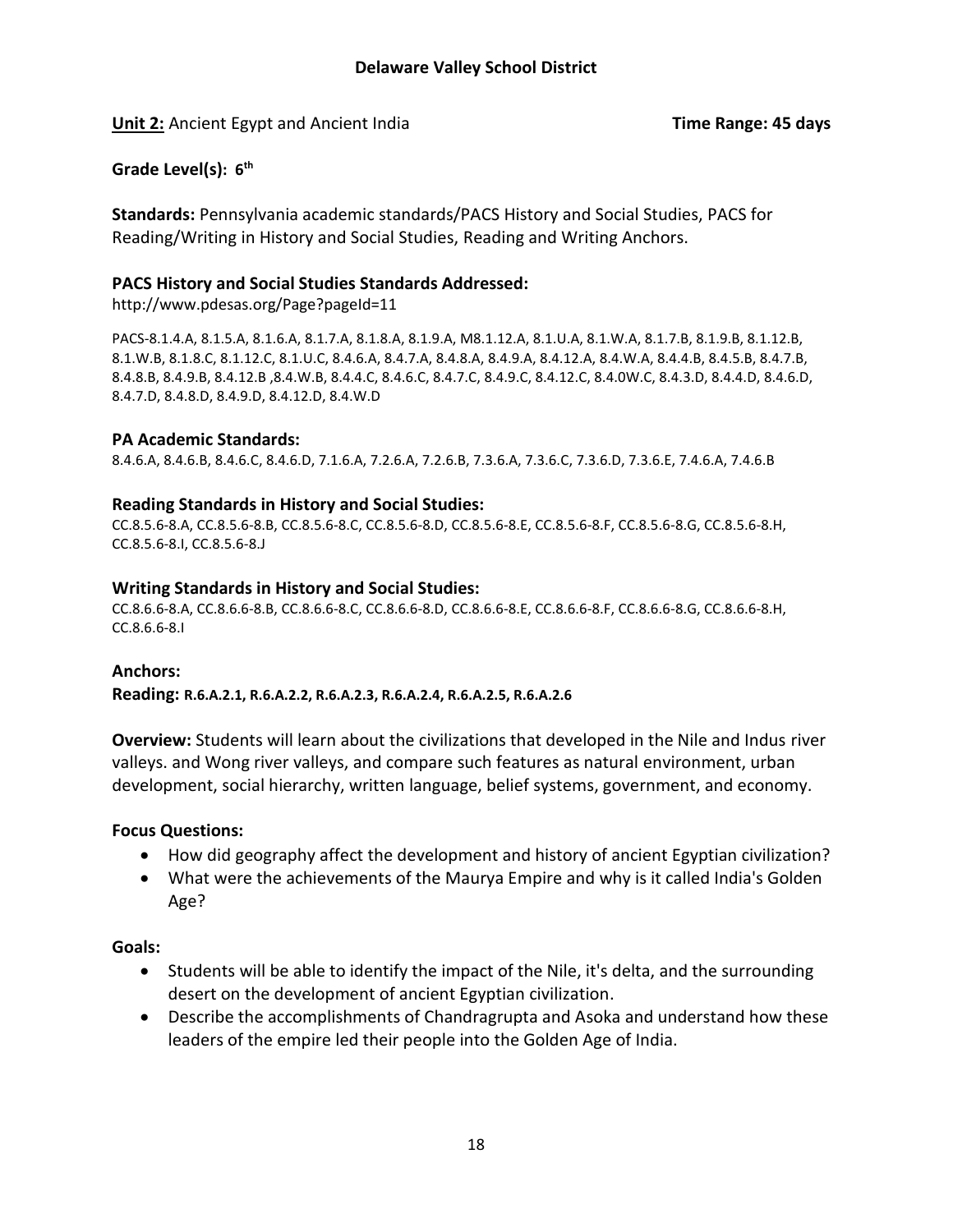## **Objectives:**

- Differentiate how the geography of the Nile changes as the river runs its course and relate it to the types of communities that first appeared along the Nile, and how the Nile was used for trade. (DOK-Level 3)
- Employ CODE essentials for vocabulary (DOK-Level-2)
- Learn about the history of kingship in Ancient Egypt; compare Egypt's accomplishment during each of the three kingdom periods; understand what categorized the rule of Egypt during the New Kingdom. (DOK-Level 2)
- Investigate Egyptian gods and goddesses and analyze how they relate to the Egyptians belief in the afterlife and how and why the Pharaohs tombs were built. (DOK-Level3-4)
- Make observations about the everyday life of the Ancient Egyptians; Learn about writing in Ancient Egypt; Discover advances made by the Egyptians in science and medicine. (DOK-Level 2)
- Explain the relationship between Nubia and Egypt; Compare the Nubian Kingdoms centered in Kerma, Napata, and Meroe. (DOK-Level 3)
- Relate India's geographic setting to the life in the Indus River Valley; examine the rise of a new culture in the Indus and Ganges river valleys. (DOK-Level 3)
- Explain how the events in the life of the Buddha led to the development of his teachings; compare how Buddhism was received inside and outside India. (DOK-Level3)
- Learn about the rise of the Mauryan Empire; Study Asoka's leadership, and compare his accomplishments with those of Chandragupta; Investigate the Gupta Empire. (DOK-Level 3)

## **Core Activities in Corresponding Instructional Methods:**

- Academic and Content Vocabulary
- Direct instruction and practice, small group/collaborative Learning: employ vocabulary's CODE essential strategies.
- Develop Vocabulary Builder skills for Academic Key Terms and high-use words prior to the introduction of content of Ancient Egypt, Nubia, Ancient India, Hinduism, and Buddhism.
- Build background knowledge using visual sources.
- Set a purpose for reading, make predictions, and ask questions for content of Ancient Egypt, Nubia, Ancient India, Hinduism, and Buddhism.
- Independent reading
- Circle of Knowledge-Employ Q-space to shape discussions
- View the following Discovery Education videos;
	- o *Ancient Egypt: The Gift of the Nile*
	- o *Elementary Video Adventures: Ancient Times*
	- o *Segment- Social Classes*
	- o *Culture and Math: The Indus Valley*
	- o *Religions of the World: Hinduism*
	- o *Let's Look at World Religions: Buddhism*
	- o *Segment-Elephant Warriors*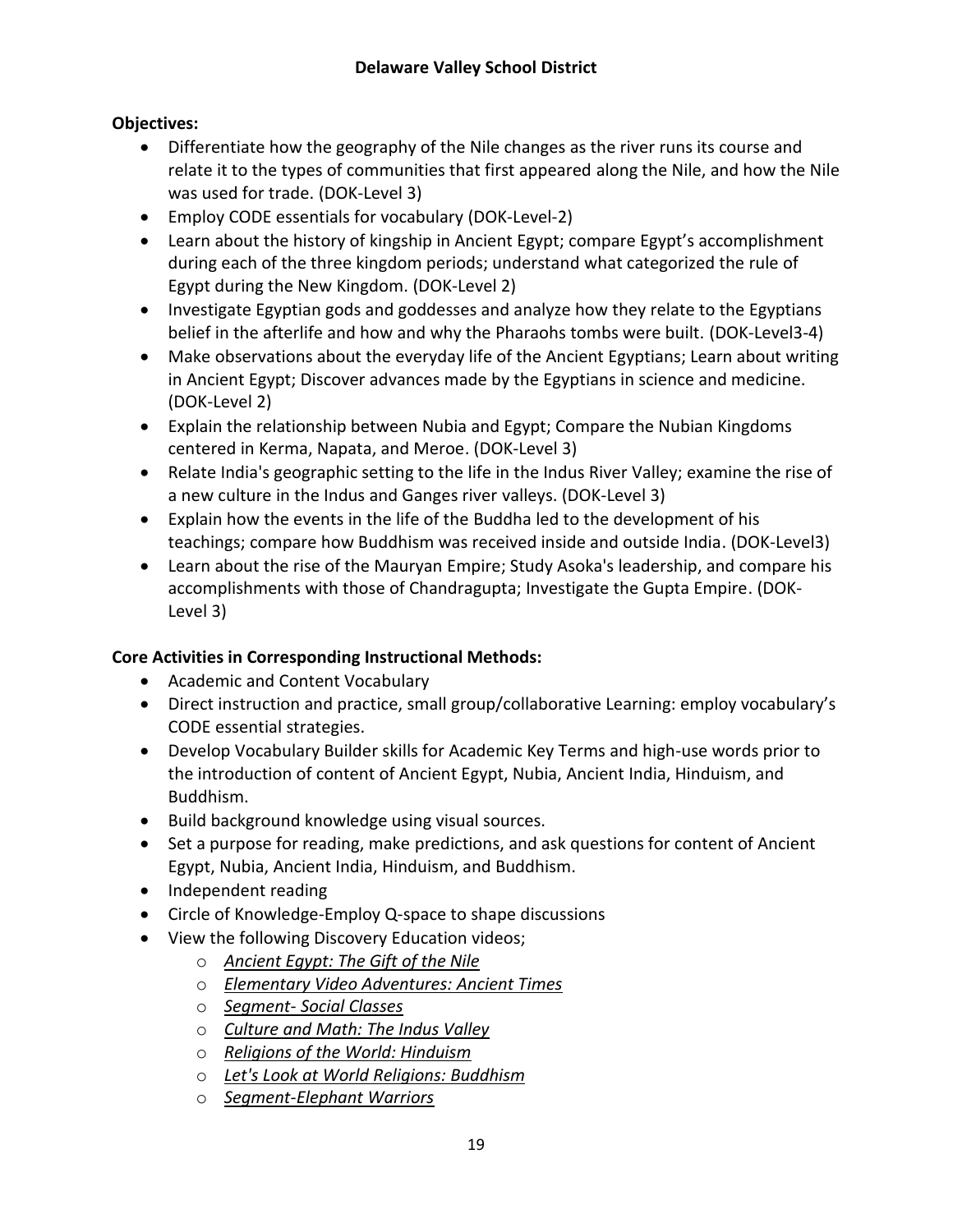- Reading for Meaning- Close reading, independent reading, talking to the text.
- Focus on context clues, cause and effect, and main ideas to better understand content of Ancient Egypt, Nubia, Ancient India, Hinduism, and Buddhism.
- Inductive learning: Using the main idea/details web on ancient Egyptian rulers, discuss the qualities of Egyptian pharaohs and compare Egyptian accomplishments during each of the three kingdom periods.
- Hinduism to investigate its history and examine its beliefs.
- Use the t-chart to relate the geography of the Nile River to the development of the communities and trade/analyze Egyptian religious beliefs and practices/make observations about Egyptian achievements.
- Employ the cause and effect flow chart to understand the causal relationship that led to the development of Buddhism.
- Develop an outline to investigate and examine the geography of the Indus and Ganges river valleys.
- Use a Venn diagram or table to compare/contrast the Kingdoms of Nubia/The rulers of the Maurya Empire.

## **Assessment:**

- **Diagnostic**:
	- o Classroom discussion, Reading Readiness guide.
- **Formative**:
	- o Guided Reading and Review exercises, section assessments should include written answers to comprehension and critical thinking questions.
- **Summative:**
	- $\circ$  Chapter assessments which demonstrate understanding and use of academic vocabulary, skills for life, and constructed responses to critical thinking questions.

## **Extensions:**

- Curriculum-based PSSA and Common Core orientated warm-up questions.
- Videos- with accompanied worksheet. King And I, Exodus.
- Reading and interpretation of primary sources and literature readings.

## **Correctives:**

- Chapter 3- Pages 32-47 in Reading and Vocabulary Study Guide.
- Chapter 4- Pages 48-60 in Reading and Vocabulary Study Guide.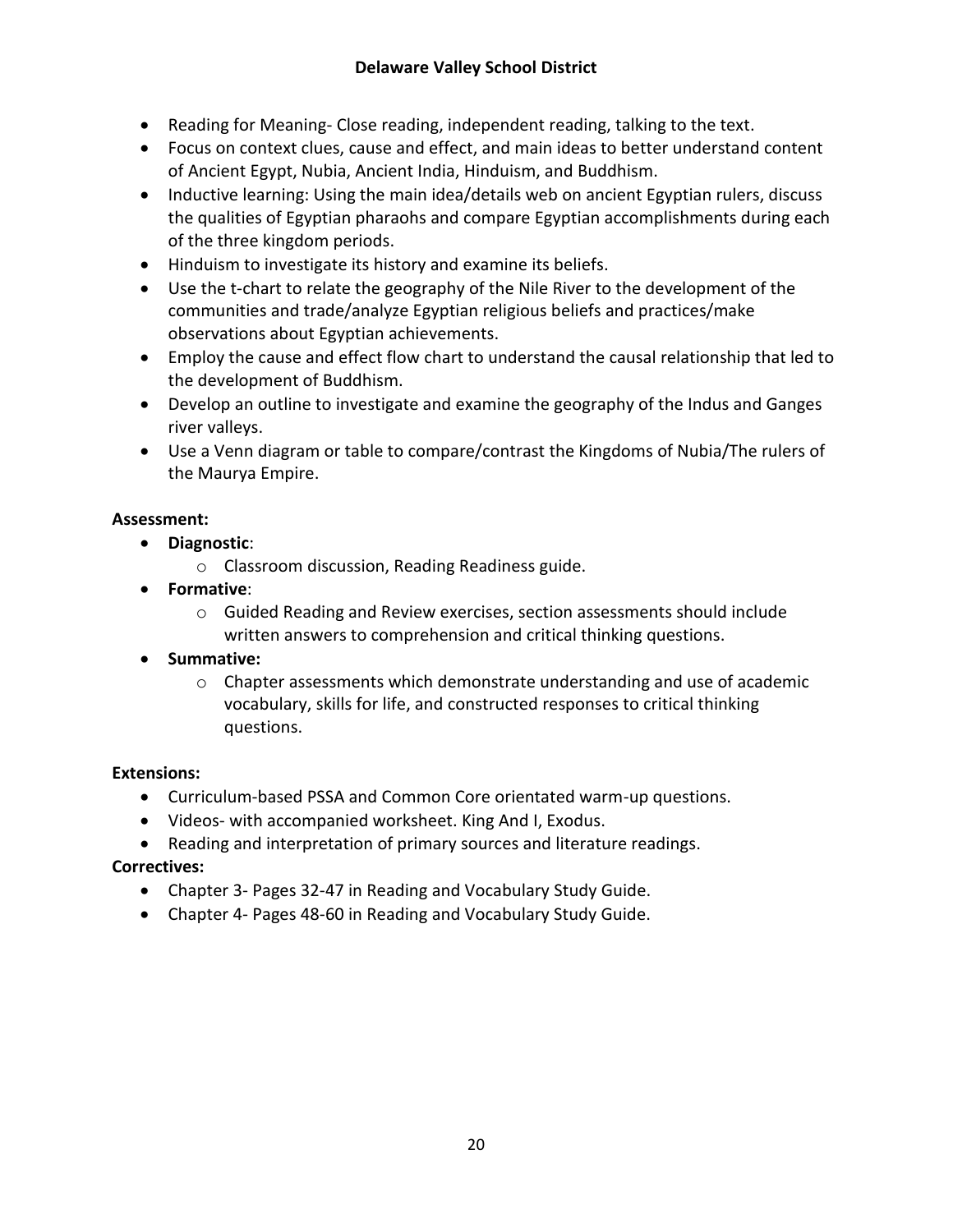#### **Delaware Valley School District**

#### **Materials and Resources:**

**Print Texts:** History of Our World-The Early Ages, Chapters 3-4

**Workbook:** Reading and Vocabulary Study Guide

#### N**on print texts:**

Discovery Education Map Master Skills Activity

#### **Other Resources:**

Teacher developed projects Learn how to use route map/Reading table/making valid generalizations Cartouche project Apple mummification Interactive text book Social Studies Skills Tutor Identifying cause and effect Making valid generalization Special-Purpose Maps Map Master Skills Activity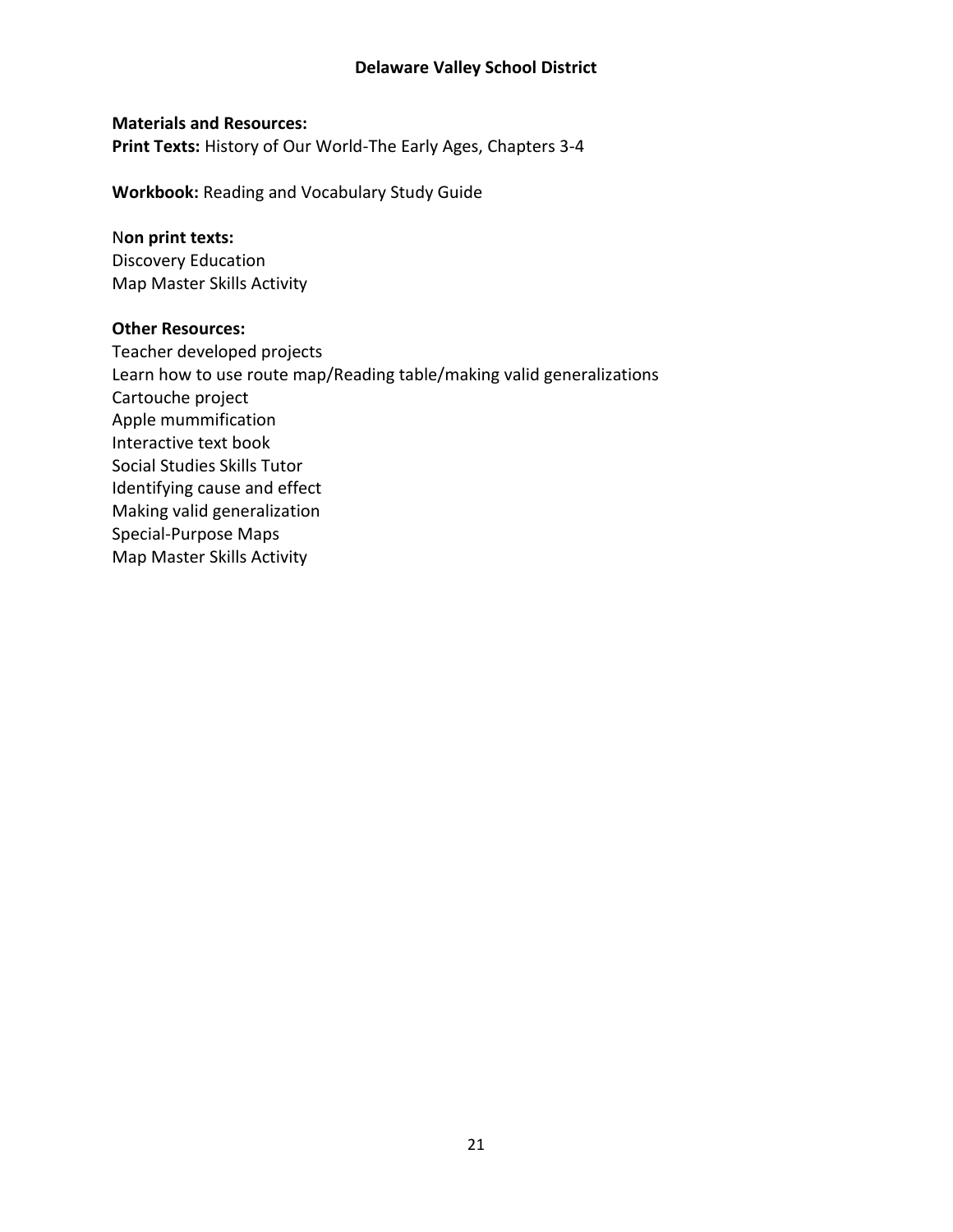#### **Unit 3: Ancient China, Ancient Greece. Time Range:** 45days

**Grade Level(s):** 6<sup>th</sup> Grade

#### **Standards: Pennsylvania academic standards/PACS History and Social Studies, PACS for Reading/Writing in History and Social Studies, Reading and Writing Anchors.**

#### **PACS History and Social Studies Standards Addressed:**

http://www.pdesas.org/Page?pageId=11

PACS-8.1.4.A, 8.1.5.A, 8.1.6.A, 8.1.7.A, 8.1.8.A, 8.1.9.A, M8.1.12.A, 8.1.U.A, 8.1.W.A, 8.1.7.B, 8.1.9.B, 8.1.12.B, 8.1.W.B, 8.1.8.C, 8.1.12.C, 8.1.U.C, 8.4.6.A, 8.4.7.A, 8.4.8.A, 8.4.9.A, 8.4.12.A, 8.4.W.A, 8.4.4.B, 8.4.5.B, 8.4.7.B, 8.4.8.B, 8.4.9.B, 8.4.12.B ,8.4.W.B, 8.4.4.C, 8.4.6.C, 8.4.7.C, 8.4.9.C, 8.4.12.C, 8.4.0W.C, 8.4.3.D, 8.4.4.D, 8.4.6.D, 8.4.7.D, 8.4.8.D, 8.4.9.D, 8.4.12.D, 8.4.W.D

#### **PA Academic Standards:**

8.4.6.A, 8.4.6.B, 8.4.6.C, 8.4.6.D, 7.1.6.A, 7.2.6.A, 7.2.6.B, 7.3.6.A, 7.3.6.C, 7.3.6.D, 7.3.6.E, 7.4.6.A, 7.4.6.B

#### **Reading Standards in History and Social Studies:**

CC.8.5.6-8.A, CC.8.5.6-8.B, CC.8.5.6-8.C, CC.8.5.6-8.D, CC.8.5.6-8.E, CC.8.5.6-8.F, CC.8.5.6-8.G, CC.8.5.6-8.H, CC.8.5.6-8.I, CC.8.5.6-8.J

#### **Writing Standards in History and Social Studies:**

CC.8.6.6-8.A, CC.8.6.6-8.B, CC.8.6.6-8.C, CC.8.6.6-8.D, CC.8.6.6-8.E, CC.8.6.6-8.F, CC.8.6.6-8.G, CC.8.6.6-8.H, CC.8.6.6-8.I

#### **Anchors:**

**Reading:** R.6.A.2.1, R.6.A.2.2, R.6.A.2.3, R.6.A.2.4, R.6.A.2.5, R.6.A.2.6

**Overview:** Students will learn about the classical civilizations in Ancient China and in Ancient Greece to include cultural contributions daily life, and the rise of the Greece Empire.

#### **Focus Questions:**

- Why do people in China today call themselves The Children of Han?
- What were the differences in the beliefs of most Greek citizens and the early Greek philosophers?

#### **Goals:**

- Students will trace the development of the Han Dynasty and understand the lasting impact accomplishments had on modern Chinese Society.
- Students will be able to explain how Greek citizens and early Greek philosophers explained natural events.

#### **Objectives:**

Employ CODE essentials for vocabulary (DOK-Level-2)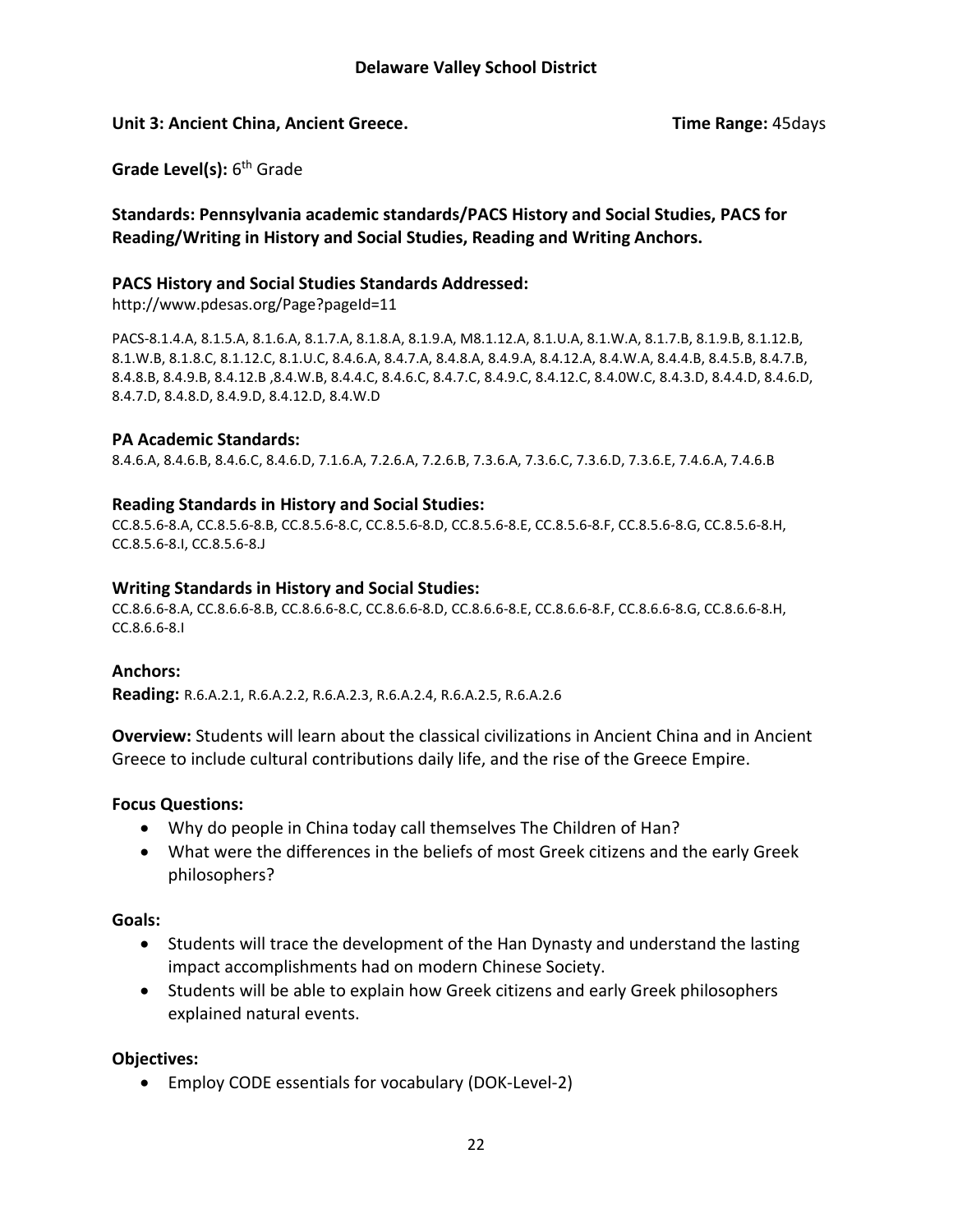- Analyze the geography of ancient China and its effects on the early civilizations in China learn about the importance of family ties in early Chinese society (DOK-Level 4)
- Learn about the life of Confucius; find out about the teachings of Confucius; recognize the influence Confucianism had on Chinese society (DOK-Level 1)
- Summarize the events in the rise of the Qin Dynasty and how Emperor Shi Huangdi attempted to unify the economy and culture of China: examine the actions of the Han Dynasty leader and compare both dynasties (DOK-Level 2-3)
- Learn about the Silk Road: find out about the Han Dynasty's respect for tradition and learning: investigate the important advances in technology that were made in China during the Han Dynasty (DOK-Level 3)
- Assess how Greece's geographic setting influence the development of Greek civilization: examine early Greek history in the development of democracy in Greece (DOK-Level 2)
- Identify the religious beliefs of the ancient Greeks: explore how the Greeks search for knowledge about the world: connect the relationship between the rise of democracy and the spread of new ideas in Greek city-states(DOK-Level1-4)

## **Core Activities and Corresponding Instructional Methods:**

- Academic and Content Vocabulary
- Direct instruction and practice, small group/collaborative learning: employ vocabulary's CODE essential strategies.
- Develop vocabulary builder skills for academic key terms and high-use words prior to the introduction of content on Ancient China, Confucius, and Ancient Greece.
- Build background knowledge using visual text sources on Ancient China, Confucius, and Ancient Greece.
- Set a purpose for reading, make predictions, and ask questions on Ancient China, Confucius, and Ancient Greece.
- Independent reading
- Circle of Knowledge- employ Q-space to shape discussion.
- View the following Discovery Education videos;
	- o *Journals Through History: Ancient China: Contributions to the World*
	- o *Journals Through History: Ancient China: From Dynasty to Destiny*
	- o *China's Great Wall*
	- o *China: From Past to Present: The Silk Road, the Great Wall, and Changes in Government*
	- o *Discovering Ancient Greece (1500-100 B.C.)*
	- o *The Parthenon: Design and Architecture*
- Reading for meaning- Close reading, independent reading, talking to the text.
- Focus on sequence, compare and contrast, word analysis, and main idea to better understand content of Ancient China, Confucius, and Ancient Greece.
- Analyze the geography of China's river valleys and their effect on Ancient Chinese civilization/Recognize the impact of Confucius on Chinese society.
- Develop an outline to investigate the achievements of Ancient China.
- Use a Venn Diagram or table to compare/contrast the Qin and Han Dynasties.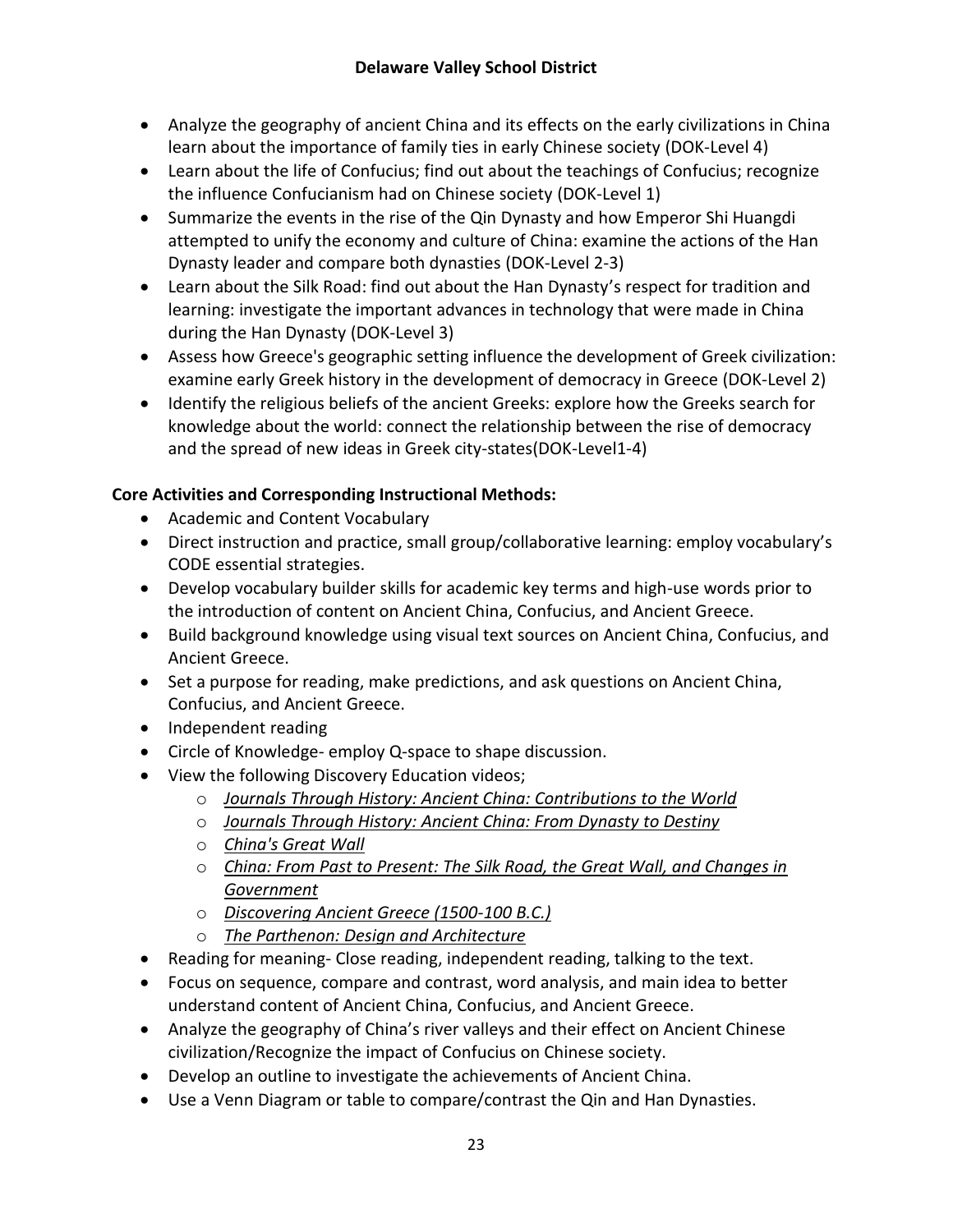- Use the T-chart to examine the rise of Greek civilizations/Make observations about the daily life in ancient Greece/Analyze the spread of Greek culture.
- Develop an outline to explore and examine the religion philosophy and art in Ancient Greece.
- Learn how to draw conclusions, analyze primary sources, synthesize information, and compare and contrast using Pearson Successnet Skill Builder.
- Employ interactive textbook to investigate the connections between geography and history- ancient China/Qin and Han Empires/The Silk Road; Ancient Greece

## **Assessment:**

- **Diagnostic:** 
	- o Classroom discussion
	- o Reading Readiness guides
- **Formative:** 
	- o Guided Reading and Review exercises
	- $\circ$  Section assessments should include written answers to comprehension and critical thinking questions.
- **Summative:** 
	- $\circ$  Chapter assessment which demonstrate understanding and use of academic vocabulary, key concepts, skills for life, and constructive response to critical thinking questions.

## **Extensions:**

- Curriculum based PSSA and Common Core orientated warm-up questions
- Videos- with accompanied worksheet. Mulan, Hercules.
- Reading and interpretation of primary sources and literature reading

## **Correctives:**

- Chapter 5 complete Pages 61 through 73 in Reading and Vocabulary Study Guide
- Chapter 6 complete Pages 74 through 80 in Reading and Vocabulary Study Guide

## **Materials and Resources:**

**Print texts:** History of Our World- The Early Ages Chapter 6 and 7 Workbook: Reading and Vocabulary Study Guide

**Non print text:** Discovery Education Segment China's Great Wall China From Past to Present: The Silk Road Culture and Math: The Greeks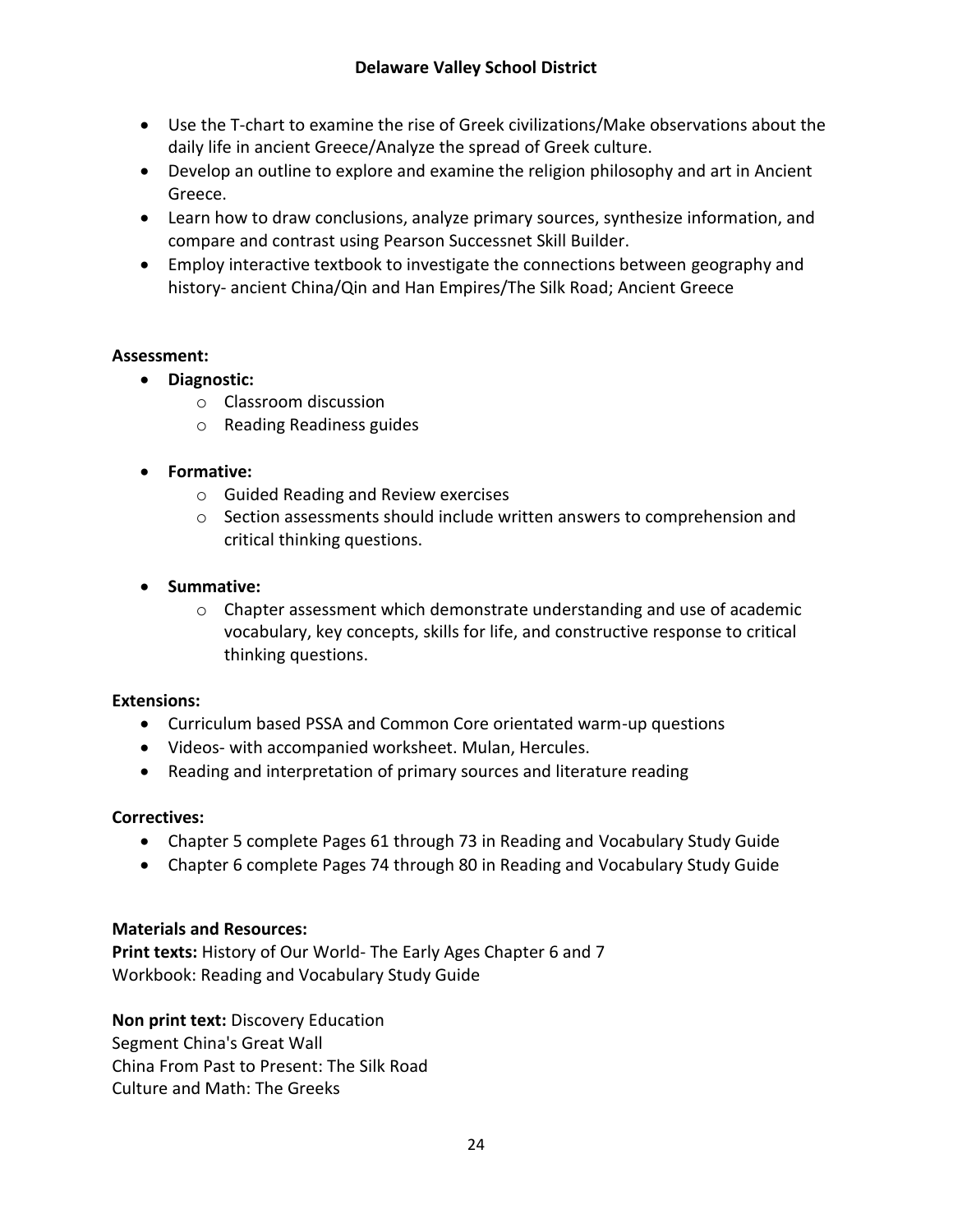## **Delaware Valley School District**

The Parthenon: Design and Culture

Teacher created projects

#### **Other Resources:**

Ancient China Menu of Activities

Map of China and geography around it

Confucius' sayings-meaning/drawing

Greek pocket folder myth

Pop-up Book on Greek society

Interactive Textbook Social Studies Skills Tutor: Comparing and contrasting, sequencing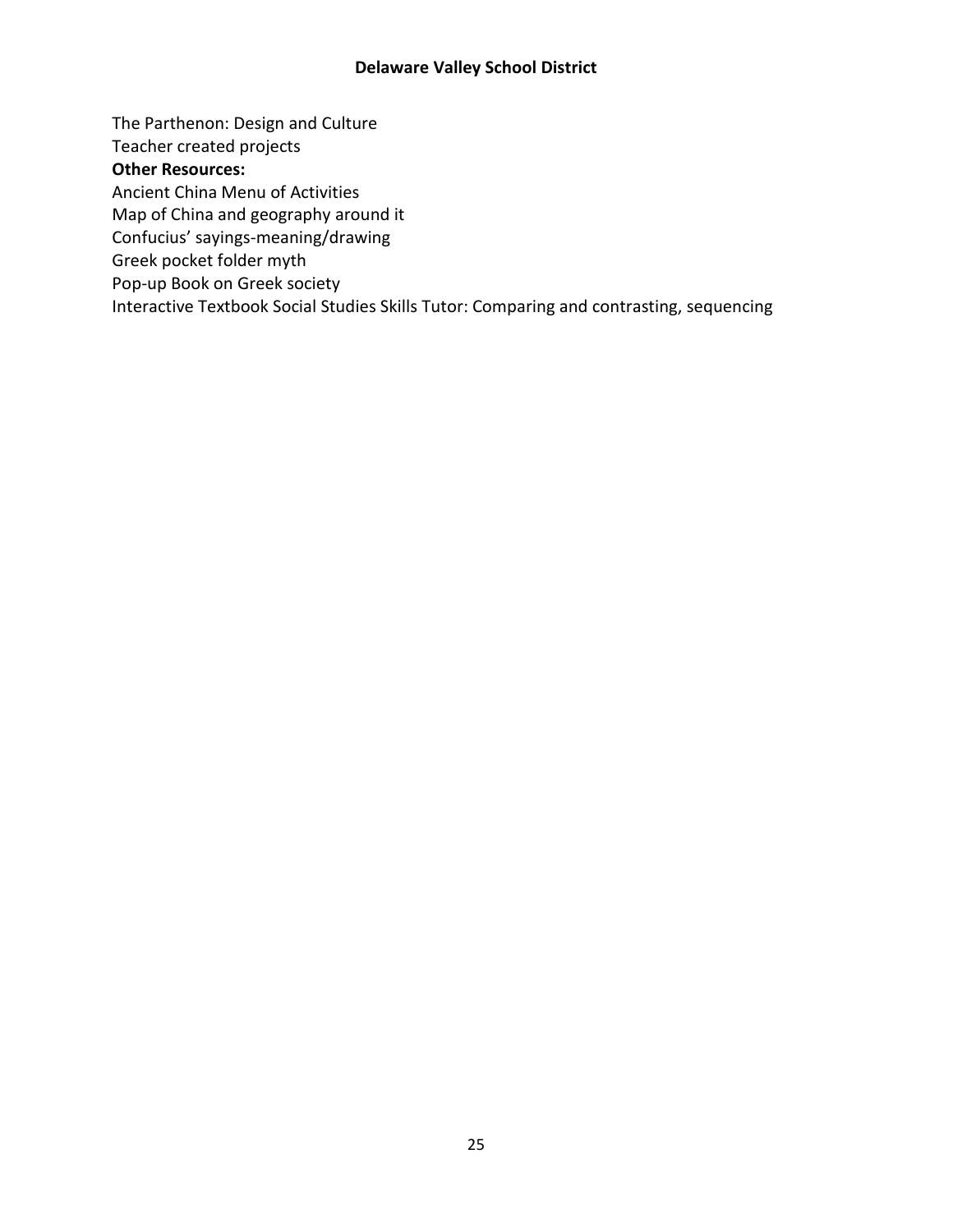**Unit 4:** Ancient Greece and Rome **Time Range:** 45days

**Grade Level(s):** 6<sup>th</sup> Grade

**Standards:** Pennsylvania Academic Standards/PACS History and Social Studies, PACS for Reading/Writing in History and Social Studies, Reading and Writing Anchors.

#### **PACS History and Social Studies Standards Addressed:**

http://www.pdesas.org/Page?pageId=11

PACS-8.1.4.A, 8.1.5.A, 8.1.6.A, 8.1.7.A, 8.1.8.A, 8.1.9.A, M8.1.12.A, 8.1.U.A, 8.1.W.A, 8.1.7.B, 8.1.9.B, 8.1.12.B, 8.1.W.B, 8.1.8.C, 8.1.12.C, 8.1.U.C, 8.4.6.A, 8.4.7.A, 8.4.8.A, 8.4.9.A, 8.4.12.A, 8.4.W.A, 8.4.4.B, 8.4.5.B, 8.4.7.B, 8.4.8.B, 8.4.9.B, 8.4.12.B ,8.4.W.B, 8.4.4.C, 8.4.6.C, 8.4.7.C, 8.4.9.C, 8.4.12.C, 8.4.0W.C, 8.4.3.D, 8.4.4.D, 8.4.6.D, 8.4.7.D, 8.4.8.D, 8.4.9.D, 8.4.12.D, 8.4.W.D

#### **PA Academic Standards:**

8.4.6.A, 8.4.6.B, 8.4.6.C, 8.4.6.D, 7.1.6.A, 7.2.6.A, 7.2.6.B, 7.3.6.A, 7.3.6.C, 7.3.6.D, 7.3.6.E, 7.4.6.A, 7.4.6.B

#### **Reading Standards in History and Social Studies:**

CC.8.5.6-8.A, CC.8.5.6-8.B, CC.8.5.6-8.C, CC.8.5.6-8.D, CC.8.5.6-8.E, CC.8.5.6-8.F, CC.8.5.6-8.G, CC.8.5.6-8.H, CC.8.5.6-8.I, CC.8.5.6-8.J

#### **Writing Standards in History and Social Studies:**

CC.8.6.6-8.A, CC.8.6.6-8.B, CC.8.6.6-8.C, CC.8.6.6-8.D, CC.8.6.6-8.E, CC.8.6.6-8.F, CC.8.6.6-8.G, CC.8.6.6-8.H, CC.8.6.6-8.I

#### **Anchors:**

**Reading:** R.6.A.2.1, R.6.A.2.2, R.6.A.2.3, R.6.A.2.4, R.6.A.2.5, R.6.A.2.6

**Overview:** Students will learn about the classical civilizations of Rome to include cultural contributions, daily life, the rise and fall of Ancient Greece and the Roman Empire.

#### **Focus Questions:**

- What were the differences and similarities between the lives of the Spartans and the Athenians?
- How are the Roman Republic and the Roman Empire different?
- What problems led to the fall of the Roman Empire?

#### **Goals:**

- Students will differentiate between the warlike nature of the Spartan city-states and the Athenian focus on democracy, philosophy, and the arts.
- Students will investigate the nature of government and control within the Roman Republic compared to the Roman Empire.
- Identify the relationship of the Roman Empire that led to its demise.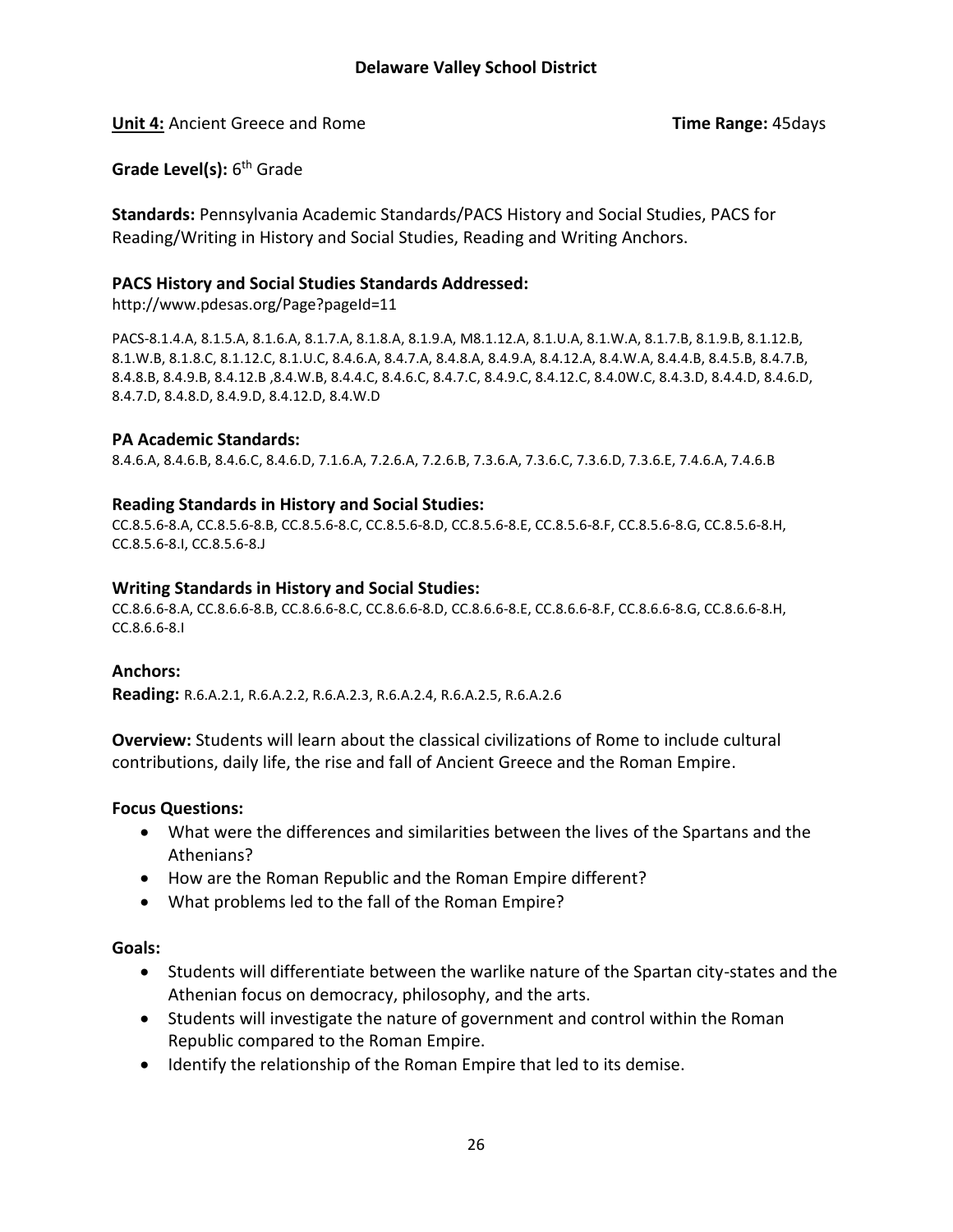## **Objectives:**

- Employ CODE essentials for vocabulary (DOK-Level-2)
- Make observations about public life in Athens and how Athenians spent their time when they were at home; Understand how slavery operated in ancient Greece (DOK-Level 2)
- Investigate how people lived in ancient Sparta; discover some results of the Persian invasion of Greece; draw conclusions about the conflicts that the Athenian Empire faced (DOK-Level 3)
- Learn about the geography and early settlement of Rome; Learn how the Roman Republic went into decline (DOK-Level 1-2)
- Learn and cite evidence on the Greek influence of Rome; Identify Roman architecture and technology and law (DOK-Level 3)
- Discover who could be a Roman citizen; Investigate how Romans a different social classes lived and understand the importance of family life in Roman society; Learn about slavery in ancient Rome (DOK-Level 3)
- Learn about the rise of Christianity in the Roman Empire; Summarize how Christianity spread throughout the empire; Understand the Roman government's reaction to the growth of Christianity (DOK-Level 2)
- Develop a logical argument that explores how bad government contributed to the decline of the Roman Empire; Discuss Constantine's role in support of Christianity; Learn how Northern Invaders brought about the collapse of the Roman Empire (DOK-Level 3)

## **Core Activities and Corresponding Instructional Methods:**

- Academic and Content Vocabulary
- Direct instruction and practice, small group/Collaborative Learning: employ vocabulary's CODE essential strategies.
- Develop Vocabulary Builder skills for academic key terms and high-use words prior to introduction of content of Athens, Sparta, The Roman Republic, and The Roman Empire.
- Set a purpose for reading, make predictions, and ask questions about Athens, Sparta, The Roman Republic, and The Roman Empire.
- Independent reading
- Circle of knowledge- Employ Q-space to shape discussion
- Reading for meaning- close reading, independent reading, talking to the text.
- Focus on sequence, compare and contrast, word analysis, and main idea to better understand content using Pearson Successnet Skill Builder.
- View the following Discovery Education videos;
	- o *Living History: Living in Ancient Greece*
	- o *Segment Four: Spartan Warriors*
	- o *Conquerors: Alexander the Great*
	- o *Rise of the Roman Empire*
	- o *Living History: Living in the Roman Empire*
	- o *Engineering the Impossible: Rome*
	- o *Ancient Rome: Struggles for Power*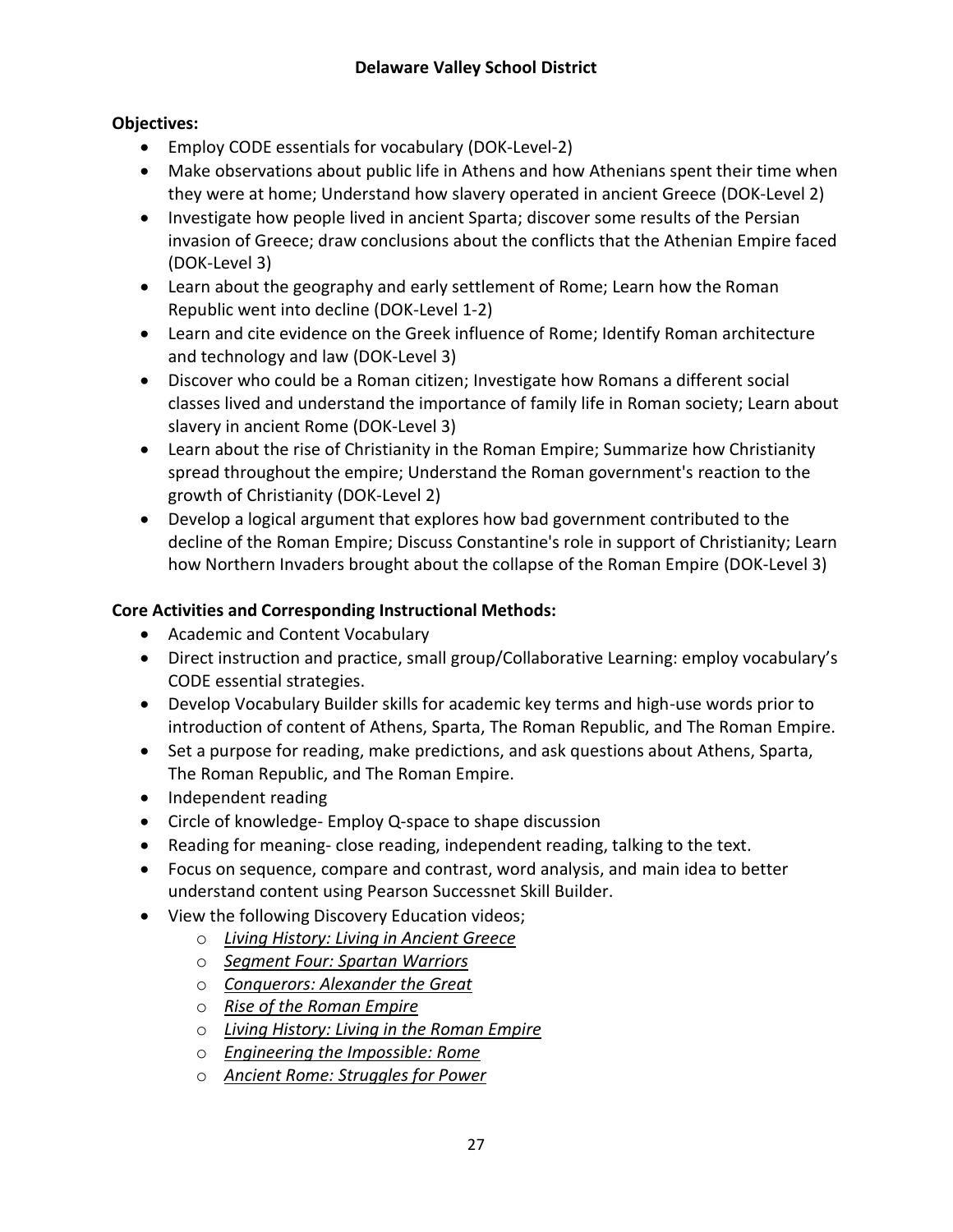- Inductive learning: using the main ideas/detail web on Roman Society, investigate how Romans of different social classes lived.
- Use the T-chart to examine the rise of Greek civilization/make observation about the daily life in ancient Greece/Analyze the spread of Greek culture.
- Employ the cause and effect flow chart to understand the causal relationship that led to the development of the city-states of Athens and Sparta/Of the rise and decline of the Roman Empire/The rise of Christianity/The fall of the Roman Empire.
- Develop an outline to explore and examine the key attributes of the Roman Empire.
- Identify the key attributes of the Roman Empire.
- How to draw conclusions, analyze primary sources, synthesize information, and compare and contrast using Pearson Successnet Skill Builder.
- Create Gladiator cut out.
- Create archaeological artifact.
- Create own country.
- Interactive textbook
- Employ interactive textbook to investigate connection between geography and history The Glory of Ancient Greece/Greece and the Persian Empire/The Empire of Alexander The Great/The Roman Empire/The spread of Christianity/Invasions of the Roman Empire
- Activity on politics in Sparta/Activity on Greek culture/Activity on geography of Rome and the Roman Empire/Activity on the spread of Christianity and the fall of the Roman Empire
- Employ Social Studies Skills Tutor: drawing conclusions, analyze primary sources, synthesize information, compare and contrast.

## **Assessments:**

- **Diagnostic**:
	- o Classroom discussion
	- o Reading Readiness Guides.
- **Formative**:
	- o Guided Reading and Review exercises.
	- o Section assessment should include comprehension and critical thinking questions.
- **•** Summative:
	- $\circ$  Chapter assessment which demonstrate understanding and use of academic vocabulary, key concepts, skills for life, and constructed responses to critical thinking questions.

## **Extensions:**

- Curriculum based PSSA and Common Core orientated warm-up questions
- Videos- appropriate, with accompanied worksheet.
- Reading and interpretation of primary sources and literature readings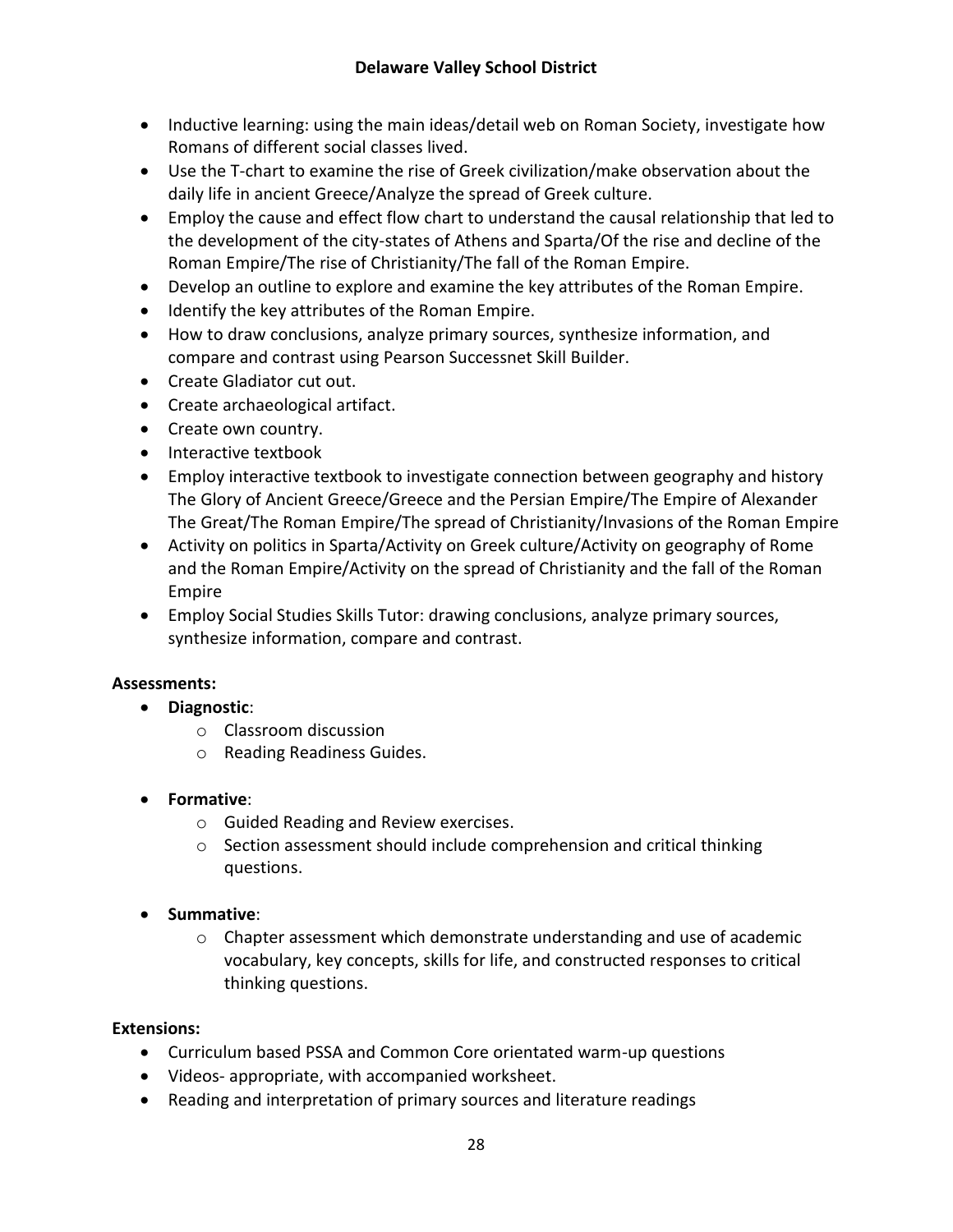#### **Correctives:**

- Chapter 7 complete pages 81-90 in Reading and Vocabulary Study Guide
- Chapter 8 complete pages 91-97 in Reading and Vocabulary Study Guide

#### **Materials and Resources:**

**Print Texts:** History of Our World- The Early Ages, Chapters 7 and 8

**Workbook:** Reading and Vocabulary Study Guide

**Non-Print Text:** Discovery Education

#### **Other Resources:**

Discovery Education Discovering Ancient Greece Segment: Spartan Warriors Conquerors: Alexander the Great Engineering The Impossible: Rome The Roman Aqueducts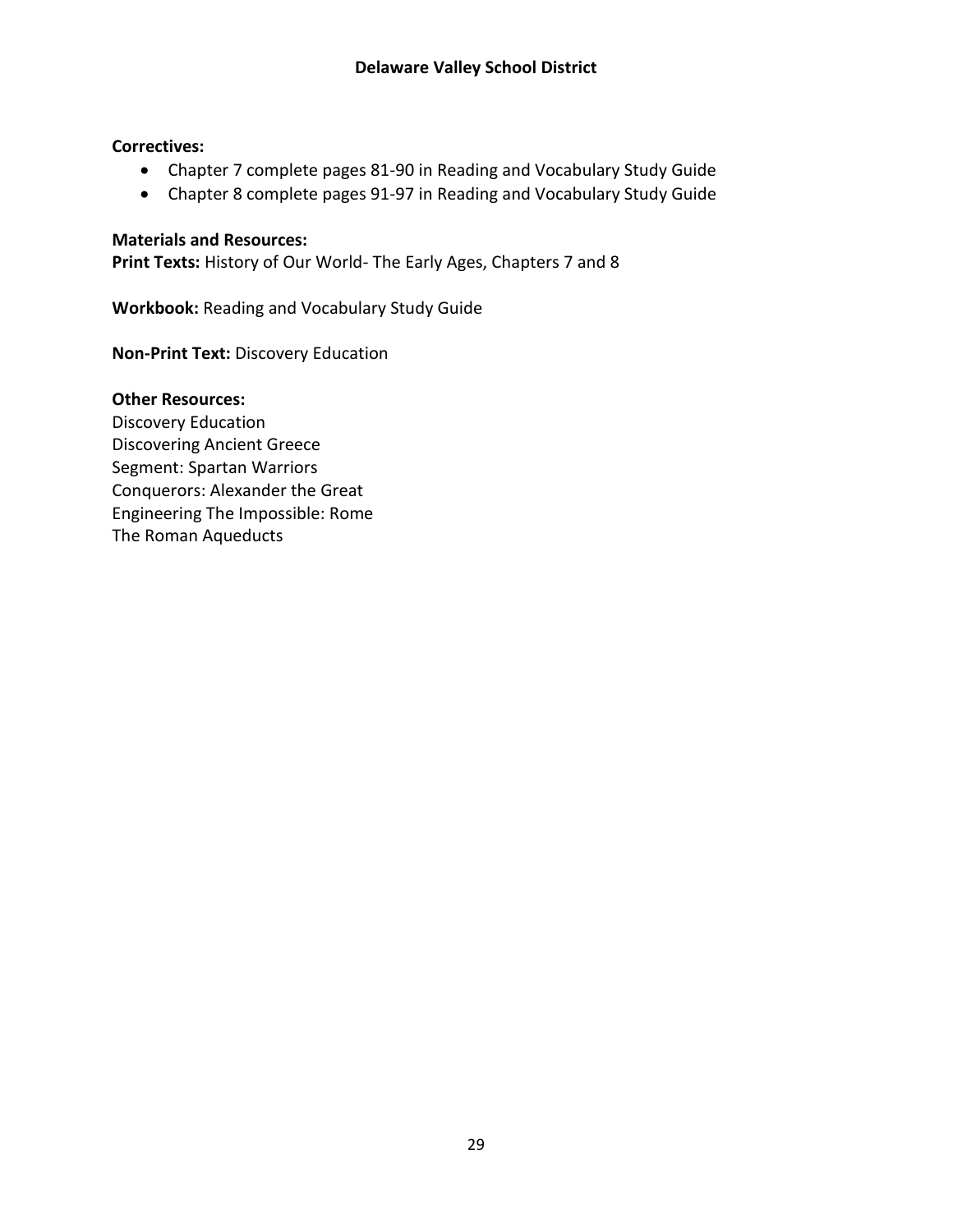## **Primary Textbook(s) Used for this Course of Instruction**

Textbook: History of Our World – The Early Ages

ISBN 10#: 0‐13‐203773‐4

Textbook Publisher & Year of Publication: Prentice Hall 2008

Curriculum Textbook is utilized in 6th Grade World History